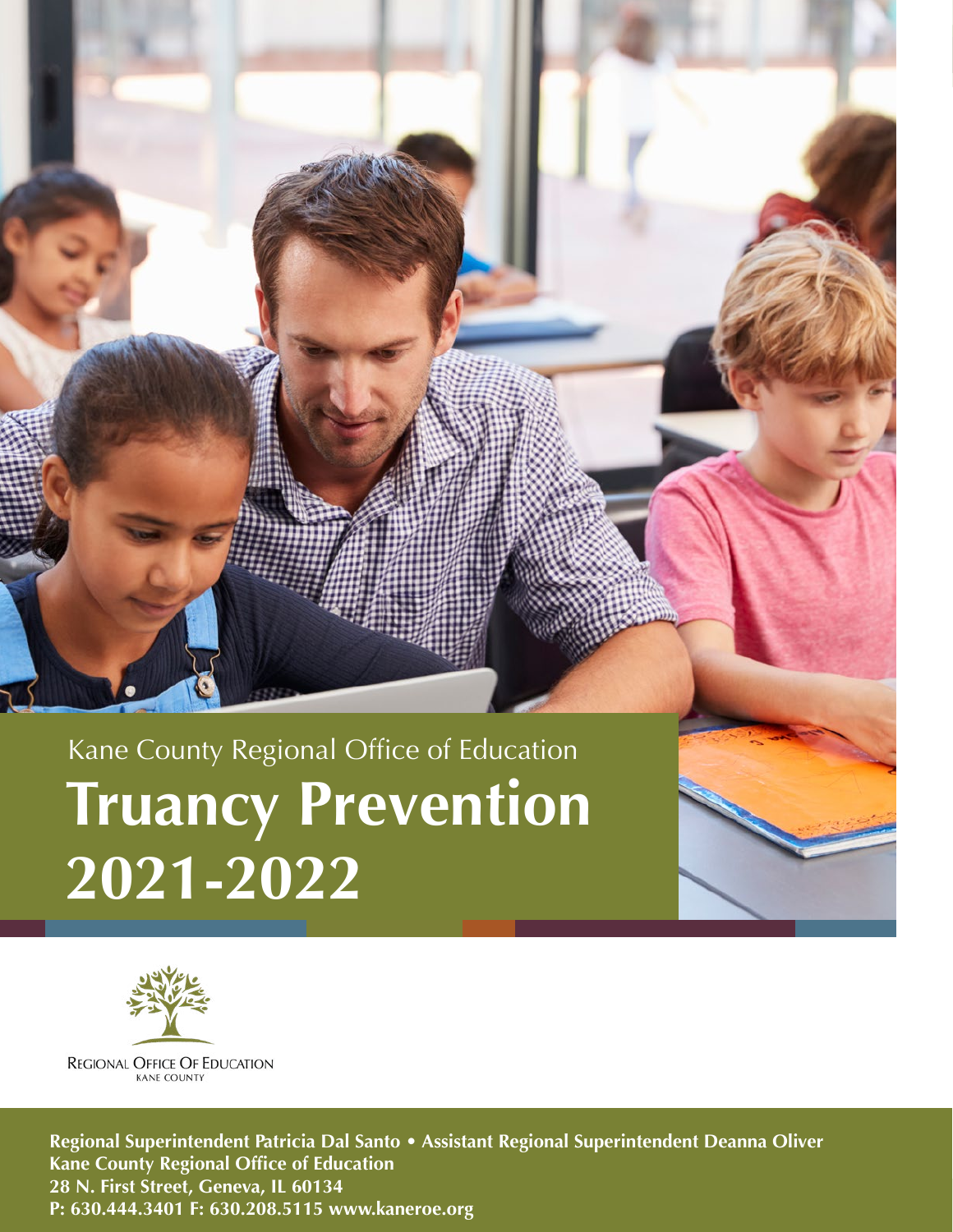

These guidelines were developed in response to requests for specific information regarding the Truancy Prevention/Dropout Intervention Program. It is our sincere hope that these guidelines will clarify the procedures necessary to access our services after all resources, at your level, have been exhausted. We hope this will support our mutual goal by ensuring that all students are provided the opportunity to reach their maximum educational potential through improved attendance.

# **TABLE OF CONTENTS**

| <b>Contact Sheet</b>                      | $3 - 4$        |
|-------------------------------------------|----------------|
| Introduction                              | 5              |
| How the System Works                      | 6              |
| Definition of a Truant (English)          | $\overline{7}$ |
| Definition of a Truant (Spanish)          | 8              |
| Definitions                               | 9              |
| <b>Referral Guidelines</b>                | 10             |
| <b>Referral Form Instructions</b>         | 11             |
| <b>Truancy Referral Form</b>              | 12             |
| *Student Handout Letter (English)         | 13             |
| *Student Handout Letter (Spanish)         | 14             |
| *Excessive Absence Letter (English)       | 15             |
| *Excessive Absence Letter (Spanish)       | 16             |
| *Inconsistent Attendance Letter (English) | 17             |
| *Inconsistent Attendance Letter (Spanish) | 18             |
| *Truancy Letter (English)                 | 19             |
| *Truancy Letter (English)                 | 20             |
| *School Conference Letter (English)       | 21             |
| *School Conference Letter (English)       | 22             |
| *School Conference Information Sheet      | 23             |
| *Individualized Service Plan (English)    | 24             |
| *Individualized Service Plan (Spanish)    | 25             |
| *Contract (English)                       | 26             |
| *Contract (Spanish)                       | 27             |
| *Regional Conference Letter (English)     | 28             |
| *Regional Conference Letter (Spanish)     | 29             |
| *Regional Conference Information Sheet    | 30             |
| <b>Predictors of Future Truancy</b>       | 31             |
| <b>Dropout Intervention</b>               | 32-33          |

\*Regional Office of Education Use Only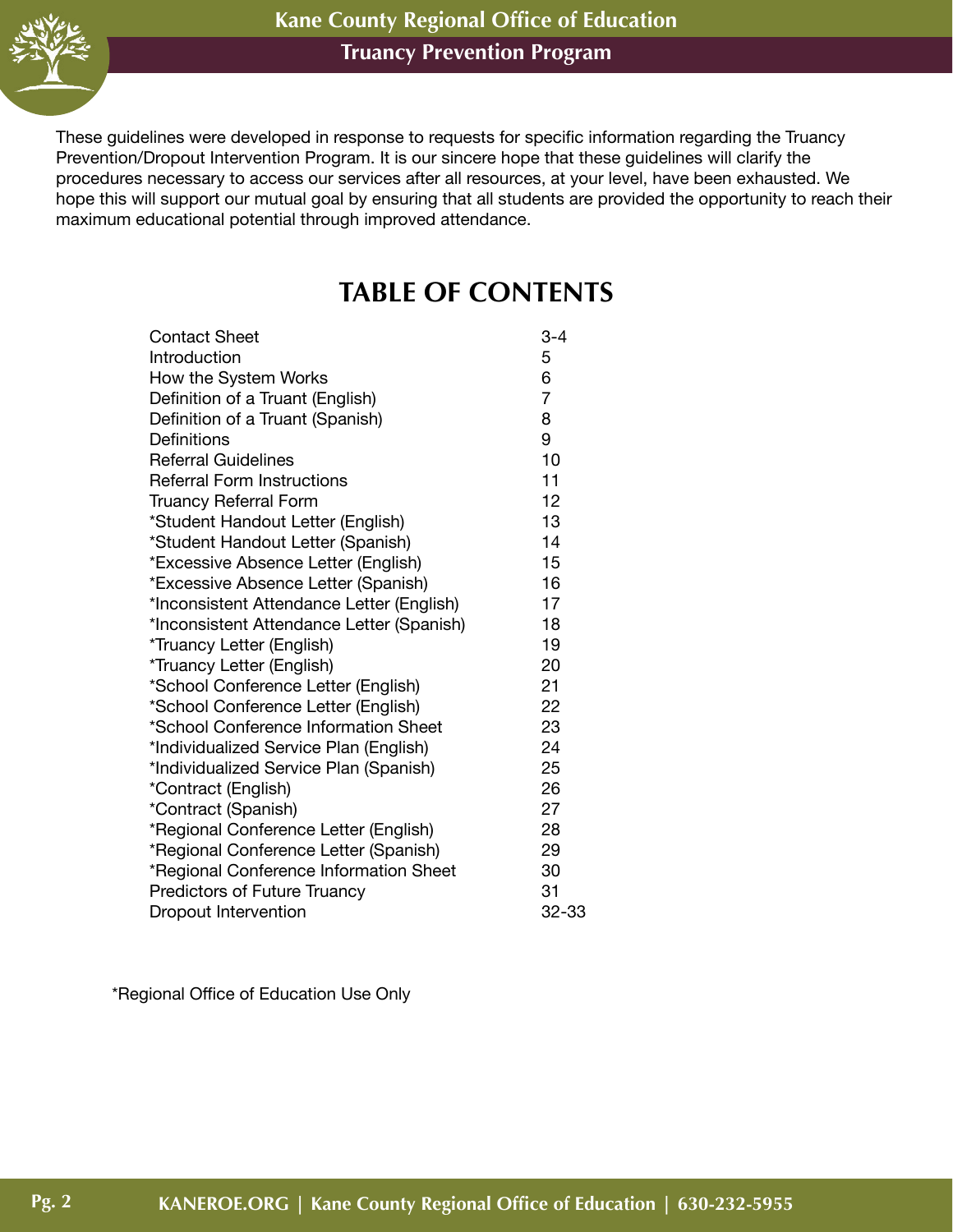

#### **Alejandra Moreno**

District 101- Batavia District 301- Central District 303- St. Charles District U-46 Elgin

- Abbott Middle School
- Century Oaks Elementary
- Central Schools Program
- Clinton Elementary
- Creekside Elementary
- Dream Academy
- Fox Meadow Elementary
- Gar ield Elementary
- Gifford Elementary
- Highland Elementary
- Hillcrest Elementary
- Illinois Park Elementary
- Kenyon Woods Middle School
- Kimball Middle School
- Larkin High School
- Liberty Elementary School
- Lowrie Elementary School
- Nature Ridge Elementary
- Otter Creek Elementary
- South Elgin High School
- Washington Elementary
- Wayne Elementary
- Willard Elementary

#### **Angela Smith**

#### District 129 - West Aurora District 300- Carpentersville

- - Algonquin Lakes Elementary School
	- Algonquin Middle School
	- Carpentersville Middle School
	- Dundee-Crown high School
	- Dundee Highlands Elementary School
	- Dundee Middle School
	- Eastview Elementary School
	- Gilberts Elementary
	- Golfview Elementary School
	- Hampshire Elementary School
	- Hampshire Middle School
	- Hampshire High School
	- Jacobs High School
	- Lake in the Hills Elementary School
	- Lakewood School
	- Liberty Elementary School
	- Meadowdale Elementary School
	- Neubert Elementary School
	- Parkview Elementary School
	- Perry Elementary School
	- Sleepy Hollow Elementary School
	- West ield Community School
	- Wright Elementary School

# **Belvin Jordan**

#### District U-46 Elgin

- Bartlett Elementary
- Bartlett High School
- Canton Middle School
- Centennial Elementary School
- Channing Elementary School
- Coleman Elementary
- Eastview Middle School
- Elgin High School
- Ellis Middle School
- Glenbrook Elementary
- Hanover Countryside Elementary
- Hawk Hollow Elementary
- Heritage Elementary
- Hilltop Elementary
- Horizon Elementary
- Huff Elementary
- Larsen Middle School
- Laurel Hill Elementary
- Lincoln Elementary School
- Lords Park Elementary
- McKinley Elementary School
- Oakhill Elementary
- Ontarioville Elementary
- Parkwood Elementary
- Prairieview Elementary
- Ridge Circle Elementary
- Ronald D. O'Neal Elementary
- Spring Trail Elementary
- Streamwood High School
- Sunnydale Elementary
- Sycamore Trails Elementary
- Teft Middle School
- Timber Trails Elementary

#### **Kari Glenn**

District 131- East Aurora District 302- Kaneland District 304- Geneva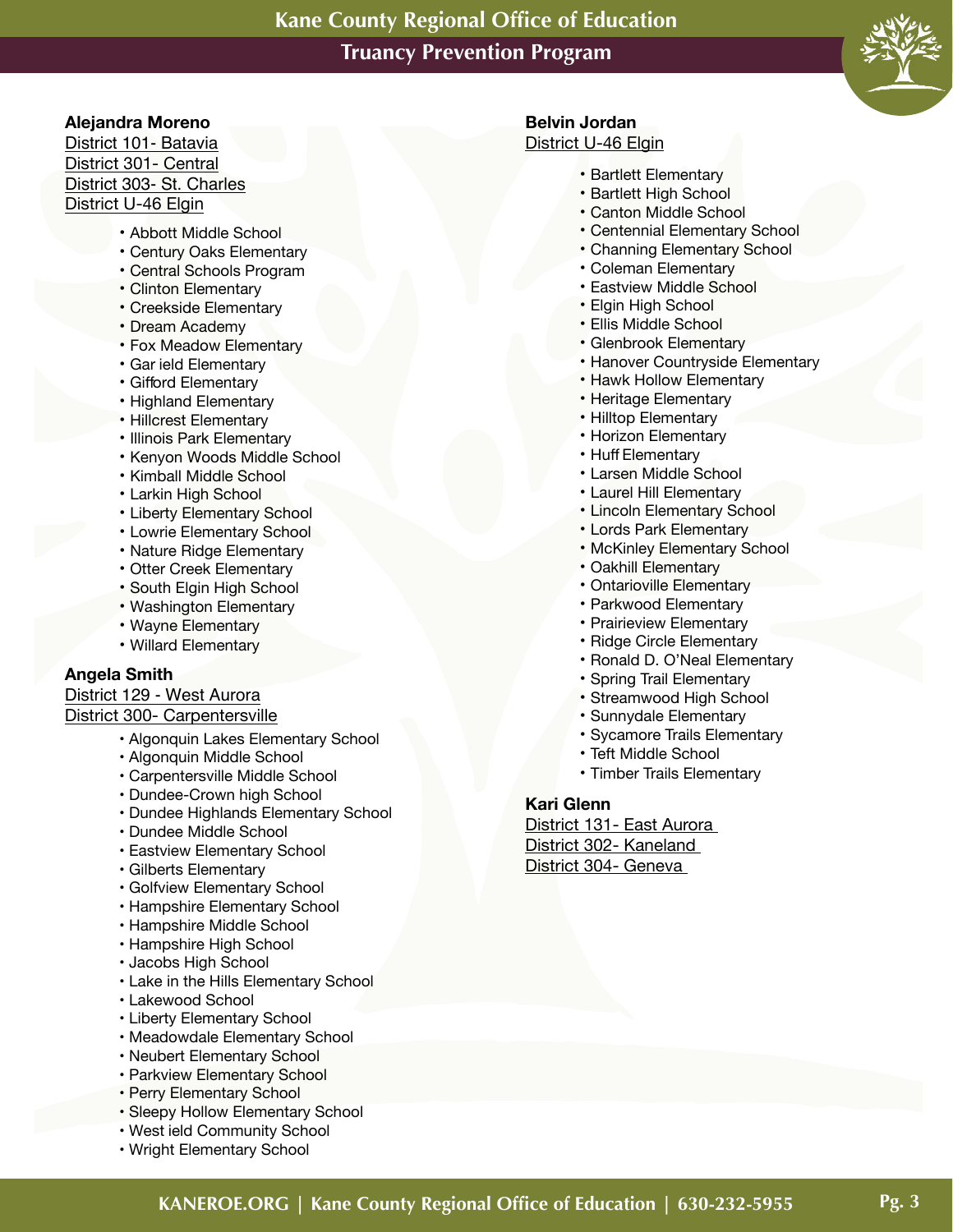

**Pg. 4**

**Alejandra Moreno**  Phone: 630-669-8204 Email: [amoreno@kaneroe.org](mailto:amoreno%40kaneroe.org%20?subject=) 

**Angela Smith** Phone: 630-444-2969 Email: [asmith@kaneroe.org](mailto:asmith%40kaneroe.org?subject=)

**Belvin Jordan**  Phone: 630-444-2970 Email: [bjordan@kaneroe.org](mailto:bjordan%40kaneroe.org?subject=)

**Kari Glenn** Phone: 630-444-2968 Email: [kglenn@kaneroe.org](mailto:kglenn%40kaneroe.org?subject=)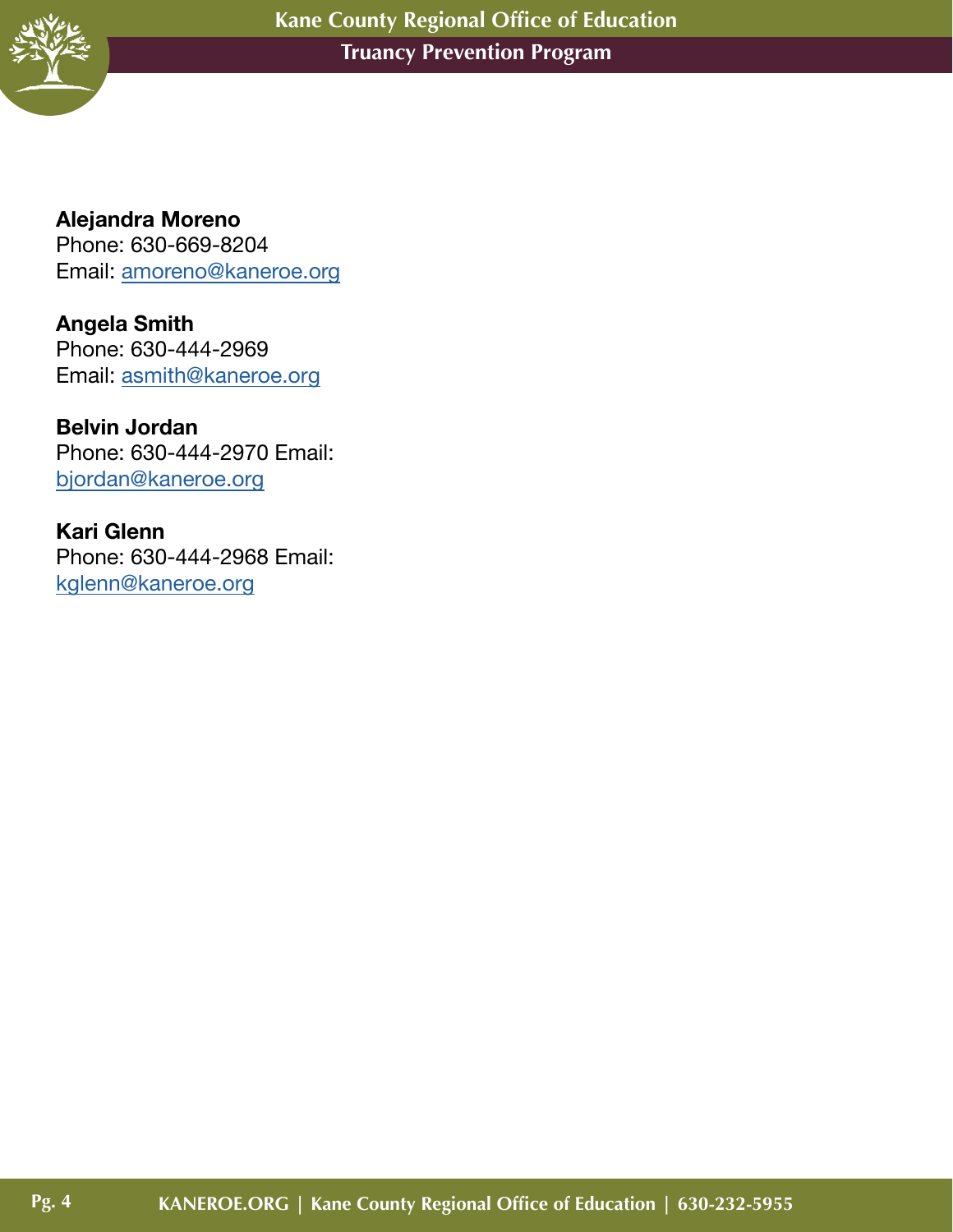

# **INTRODUCTION**

The Guidelines for Improved Student Attendance and Truancy Prevention Manual has been developed as part of the Kane County Regional Office of Education's (ROE) Attendance and Truancy Initiative. This manual has been designed to include the procedures necessary for the development of a successful student Attendance/ Truancy Program and the essential levels of support for improving students' Average Daily Attendance (ADA) in every school. One of the primary causes for student failure in school is poor attendance; thus, daily attendance is essential for student success.

Each school should compare the procedures and suggestions listed in the Guidelines to its current attendance protocol and implement additional measures as needed. As we proceed with the Kane County ROE Attendance and Truancy Initiative, schools can incorporate these ideas into an attendance component of their School Improvement Plan.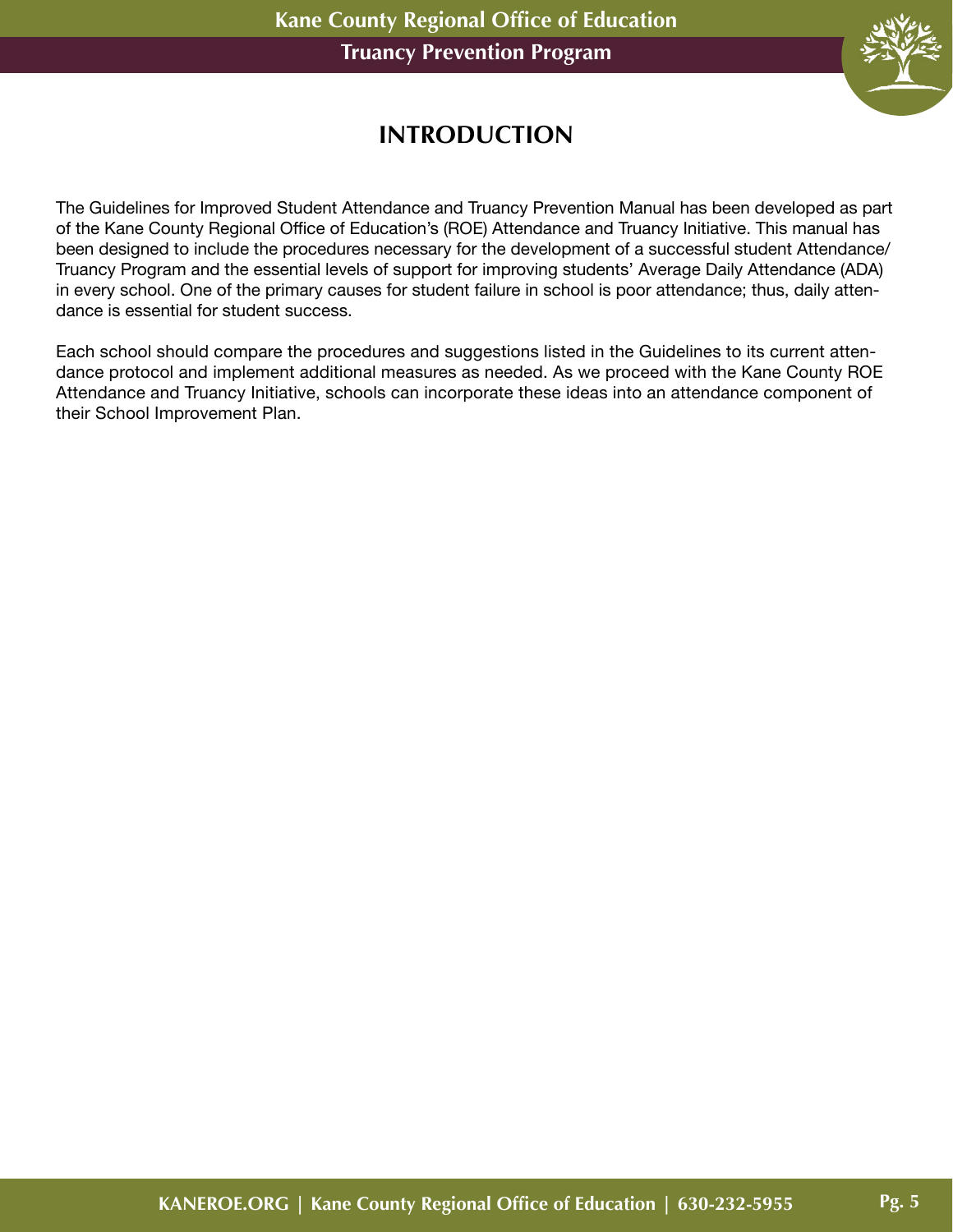

#### *The Guidelines for Improved Student Attendance and Truancy Prevention Manual* is

composed of four interrelated components. Essential to the success of the Attendance Initiative at the local school is the implementation of all four components incorporated into a comprehensive school plan to improve student attendance.

#### *1. COMMUNICATION*

Communication includes all measures that the local school undertakes to ensure that student(s), parents, staff and community understand the School Attendance Plan. Communication is accomplished through letters, fliers, announcements, staff meetings, attendance assemblies, and other means developed at the school level. A well-designed proactive approach for direct and continual communication can have a positive impact upon improving student attendance.

# *2. PREVENTION*

Prevention is based upon accurate daily recording, collection, reporting, and monitoring of student attendance, both excused and unexcused. The school should notify parents of a student's absence. Daily monitoring procedures conducted by local school staff provide early identification of students who are recording unexcused absences and thus possible truancy.

#### *3. OUTREACH WORKER INTERVENTION*

Intervention activities are based upon the school's early and accurate identification of truant students and the referral of these students to the Kane County ROE Truancy Prevention Program. Parent conferences should be scheduled and include school-based personnel (social worker, nurse, school counselor, etc.). Causes for student truancy are to be addressed through a written Individual Service Plan (ISP) and closely monitored. **All intervention actions initiated by the school, including referrals to outside agencies, are to be documented and maintained for future reference.**

#### *4. REGIONAL OFFICE OF EDUCATION INTERVENTION*

This process is to be implemented for chronic truant students only. Schools are required to provide specific information and documentation when referring a student for a regional conference. Such documentation is important to ensure that the school has followed the Kane County ROE Truancy Prevention Program's guideline and has provided intervening support for the student and family. Based upon information presented during the regional conference, sanctions may be imposed, such as community service or a referral to the Kane County State's Attorney's Office. Schools are to monitor and report the status of student's attendance post Regional Office Intervention.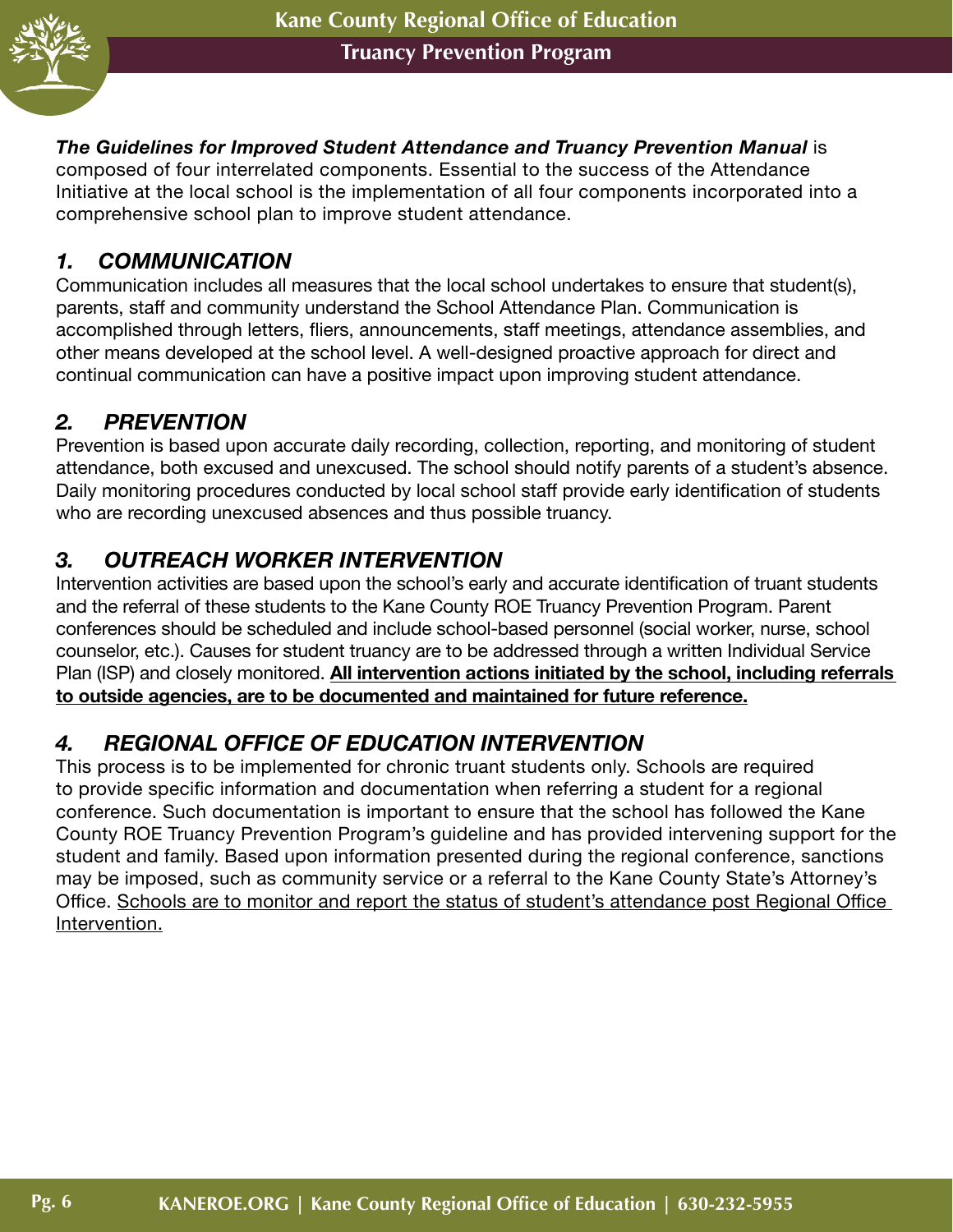

#### *The Definition of Truant*

ACCORDING TO The Illinois School Code - Ch. 105 ILCS, Sec. 5/26-2a

A "truant" is defined as a child who is subject to compulsory school attendance and who is absent without valid cause, as defined in the Article, from such attendance for more than 1% but less than 5% (between 2 full days and 8 full days) of the past 180 days

\*A student must be absent without valid cause for the entire day for the day to count towards truancy. A student who is absent without valid cause for only a portion of a school day can only be disciplined under the student handbook, but the day would not count towards truancy.

"Valid cause" for absence shall be illness, observance of a religious holiday, death in the family, family emergency, and shall include such other situations beyond the control of the student as determined by the board of education in each district, or such other circumstances which cause reasonable concern to the parent for the safety or health of the student.

"Chronic or habitual truant" shall be defined as a child subject to compulsory school attendance and who is absent without valid cause from such attendance for 5% or more of the previous 180 regular attendance days.

"Truant minor" is defined as a chronic truant to whom supportive services, including prevention, diagnostic intervention and remedial services, alternative programs and other school and community resources have been provided and have failed to result in the cessation of chronic truancy, or have been offered and refused.

A "dropout" is defined as any child enrolled in grades 9 through 12 whose name has been removed from the district enrollment roster for any reason other than the student's death, extended illness, removal for medical non-compliance, expulsion, aging out, graduation, or completion of a program of studies.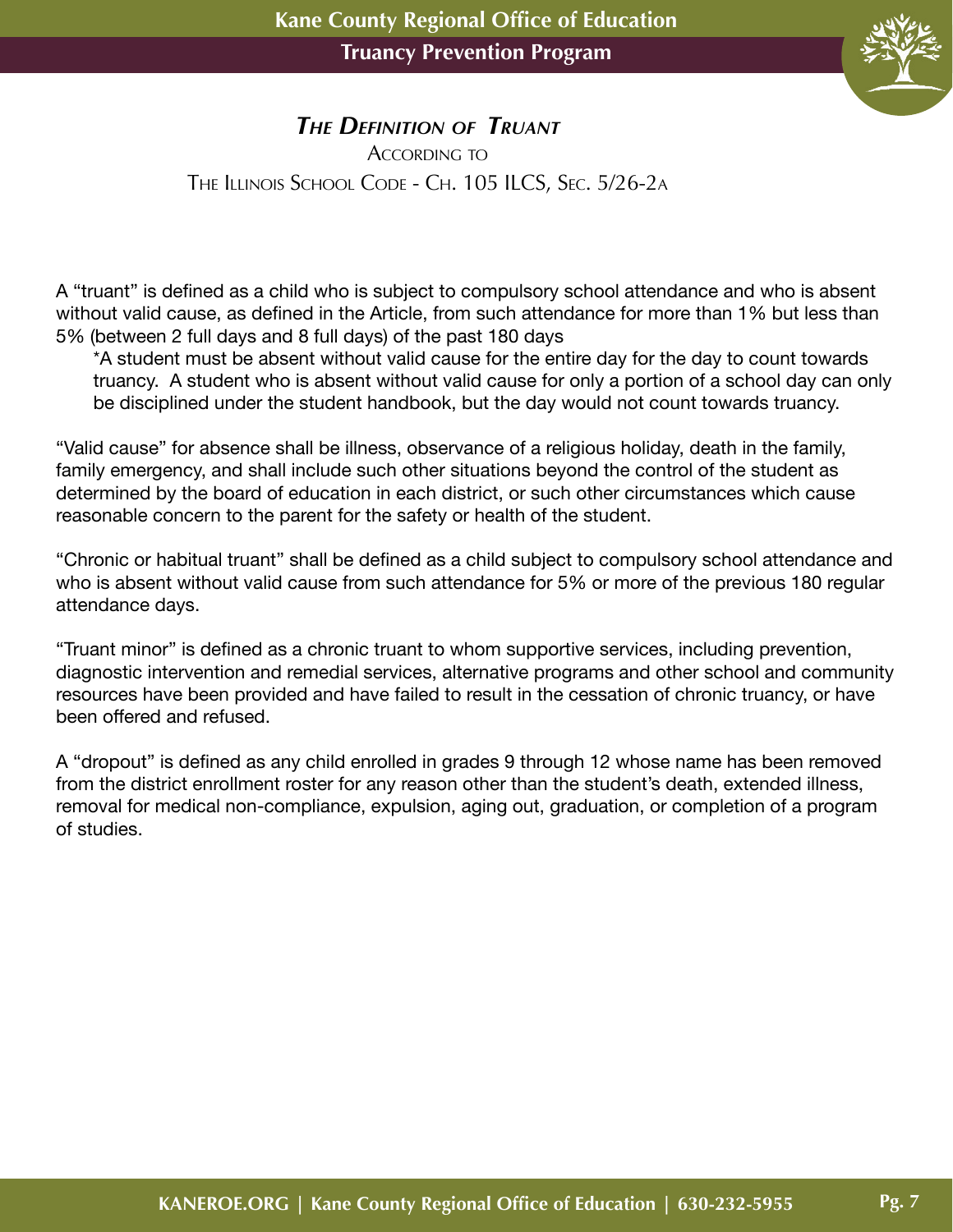

#### *La Definición de Ausencia Excesiva*

bajo el codigo de las escuelas de Illinois Ch.105 ILCS, Sec. 5/26-2a

Un" ausentista " se define como un niño que está sujeto a la asistencia obligatoria a la escuela y que está ausente sin causa válida, según se define en el Artículo, de dicha asistencia durante más del 1% pero menos del 5% (entre 2 días completos y 8 días completos) de los últimos 180 días. \*Un estudiante debe estar ausente sin causa válida durante todo el día para que el día explícitamente hacia el absentismo. Un estudiante que está ausente sin causa válida por sólo una porción de un día escolar sólo puede ser disciplinado bajo el manual del estudiante, pero el día no cuenta para ausentismo escolar.

La "causa válida" para la ausencia es la enfermedad, la observancia de una fiesta religiosa, la muerte en la familia, la emergencia de la familia, e incluirá tales otras situaciones más allá del control del estudiante según lo determinado por la Junta de educación en cada distrito, o tales otras circunstancias que causen una preocupación razonable al padre por la seguridad o la salud del estudiante.

"Ausentismo crónico o habitual" se define como un niño sujeto a asistencia obligatoria a la escuela y que está ausente sin causa válida de dicha asistencia durante el 5% o más de los 180 días ordinarios de asistencia anteriores.

"Absentismo" se define como un absentismo crónico a quien los servicios de apoyo, incluyendo la prevención,

intervención diagnóstem y servicios correctivos, programas alternativos y otras escuelas y comunidades

se han proporcionado recursos que no han dado lugar a la cesación del absentismo escolar crónico, o se han ofrecido y rechazado.

Un "abandono" se define como cualquier niño Matriculado en los grados 9 a 12, cuyo nombre ha sido retirado de la lista de inscripción del distrito por cualquier otra razón que no sea la muerte del estudiante, enfermedad prolongada, remoción por incumplimiento médico, expulsión, envejecimiento, graduación o finalización de un programa de estudios.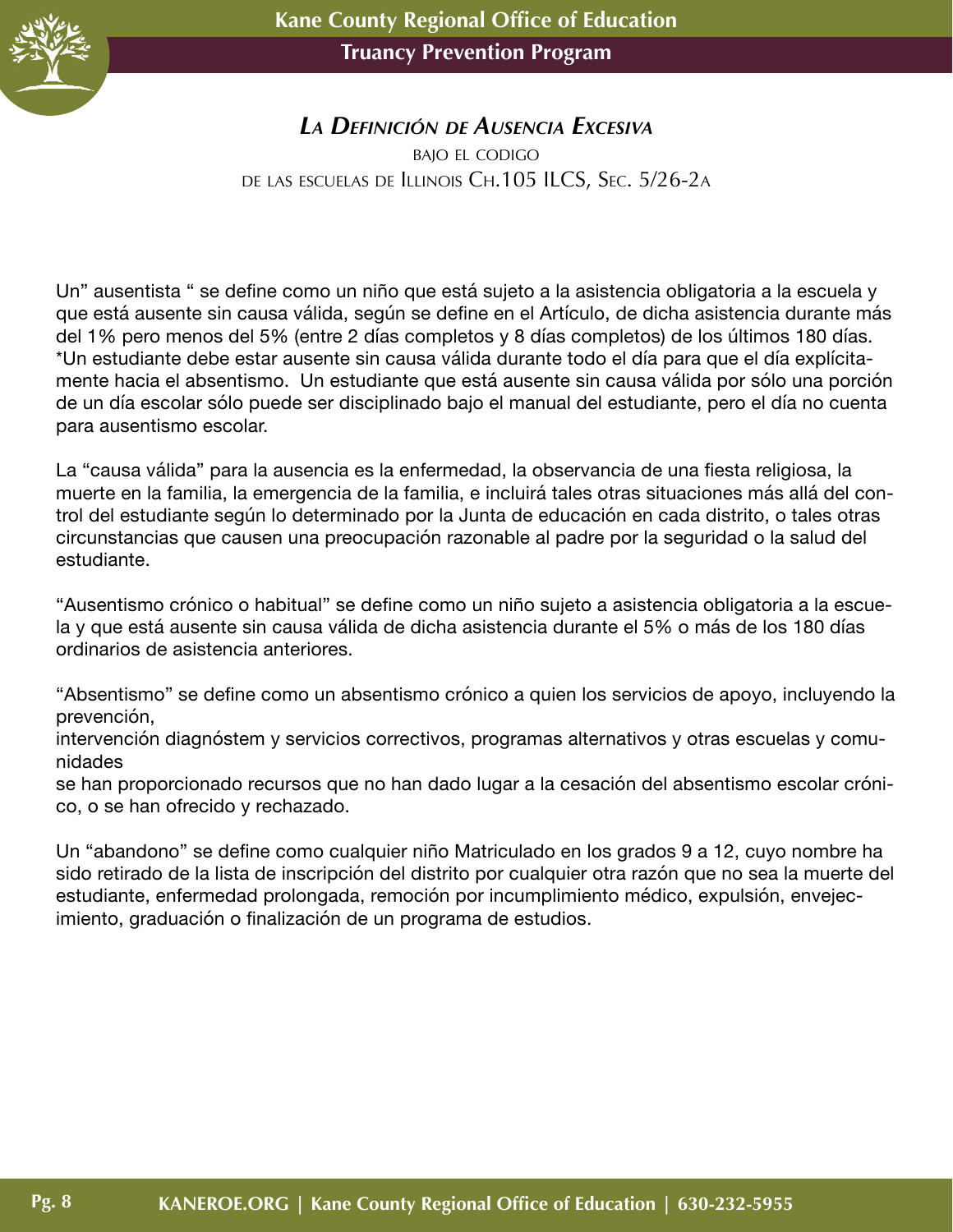

# *Definitions*

As used in this policy, the following terms shall have the following meanings:

"Valid Cause for Absence" shall mean:

- a. illness;
- b. observance of a religious holiday;
- c. death in the immediate family;
- d. family emergency;
- e. other situations beyond the control of the student as determined by the principal, or principal's designee, on a case-by-case basis, including, but not limited to, homelessness and its attendant difficulties. (Students who may be homeless should be referred to the Homeless Education Department of the Kane County ROE for additional assistance.)

"Excused Absence" shall mean: an absence for which there is a valid cause either:

- a. known to the principal or principal's designee; or
- b. attested by a letter (or note) signed by the parent or legal guardian setting forth such cause and approved by the principal or the principal's designee either before or after the date of a sence.

"Unexcused Absence" shall mean: an absence for which there is no valid cause.

"Immediate Family" shall mean: parents, legal guardians, spouse, brothers, sisters, children, grandparents, parents-in-law, brothers-in-law, sisters-in-law, aunts and uncles.

"Truant" shall mean: a child who is subject to compulsory school attendance and who is absent without valid cause, as defined in the Article, from such attendance for more than 1% but less than 5% (between 2 full days and 8 full days) of the past 180 day

"Chronic Truant" shall mean: a child who is subject to compulsory school attendance and who is absent without valid cause from such attendance for 5% or more of the previous 180 regular attendance days.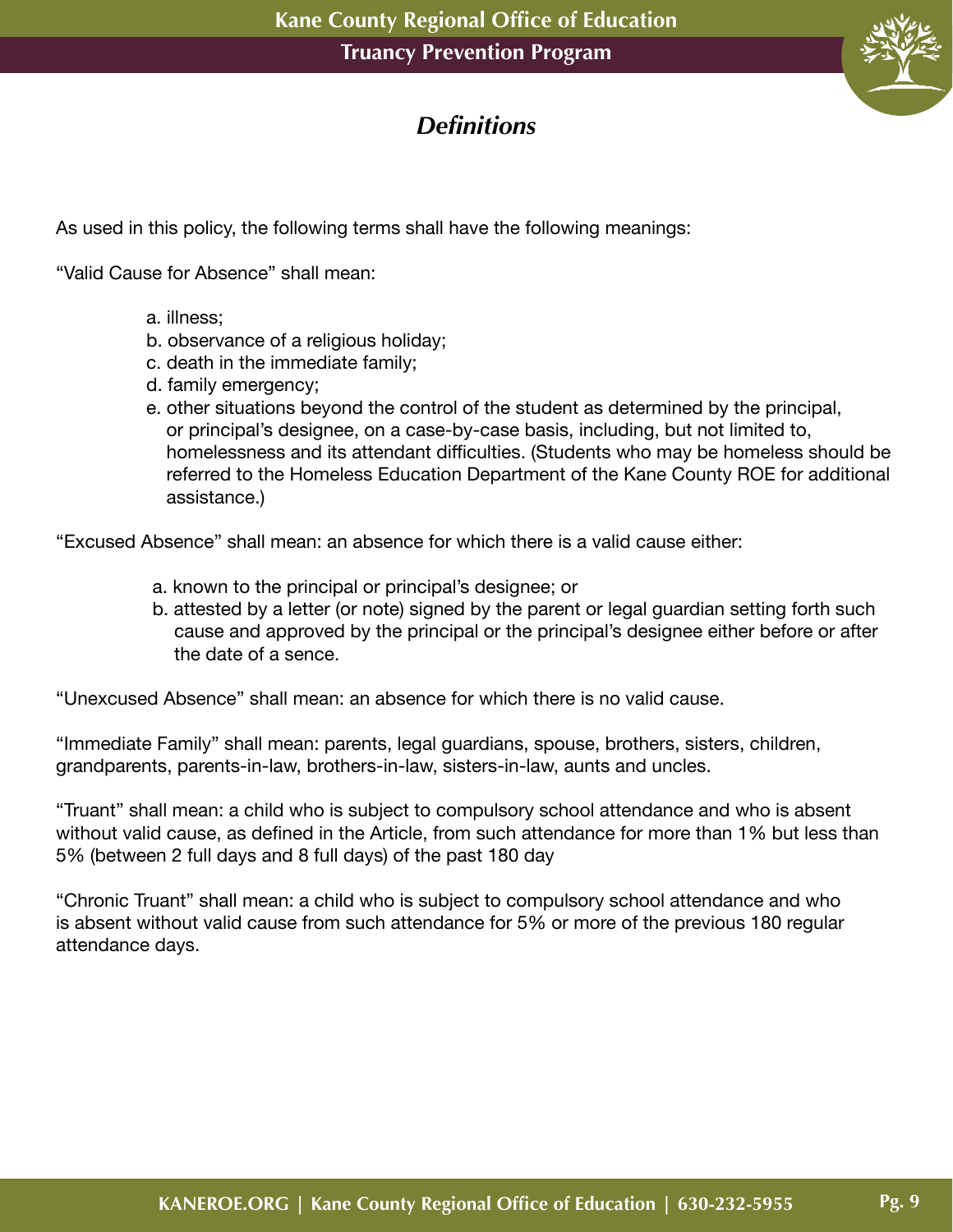

# *Referral Guidelines*

The following information is utilized as general guidelines to request truancy services.

#### *1st Referral*

Minimum of 5% unexcused absences of regular school attendance days enrolled.

#### *2nd Referral*

Minimum of an additional 3-5 unexcused absences.

#### *3rd Referral*

Minimum of ten (10) unexcused days absent.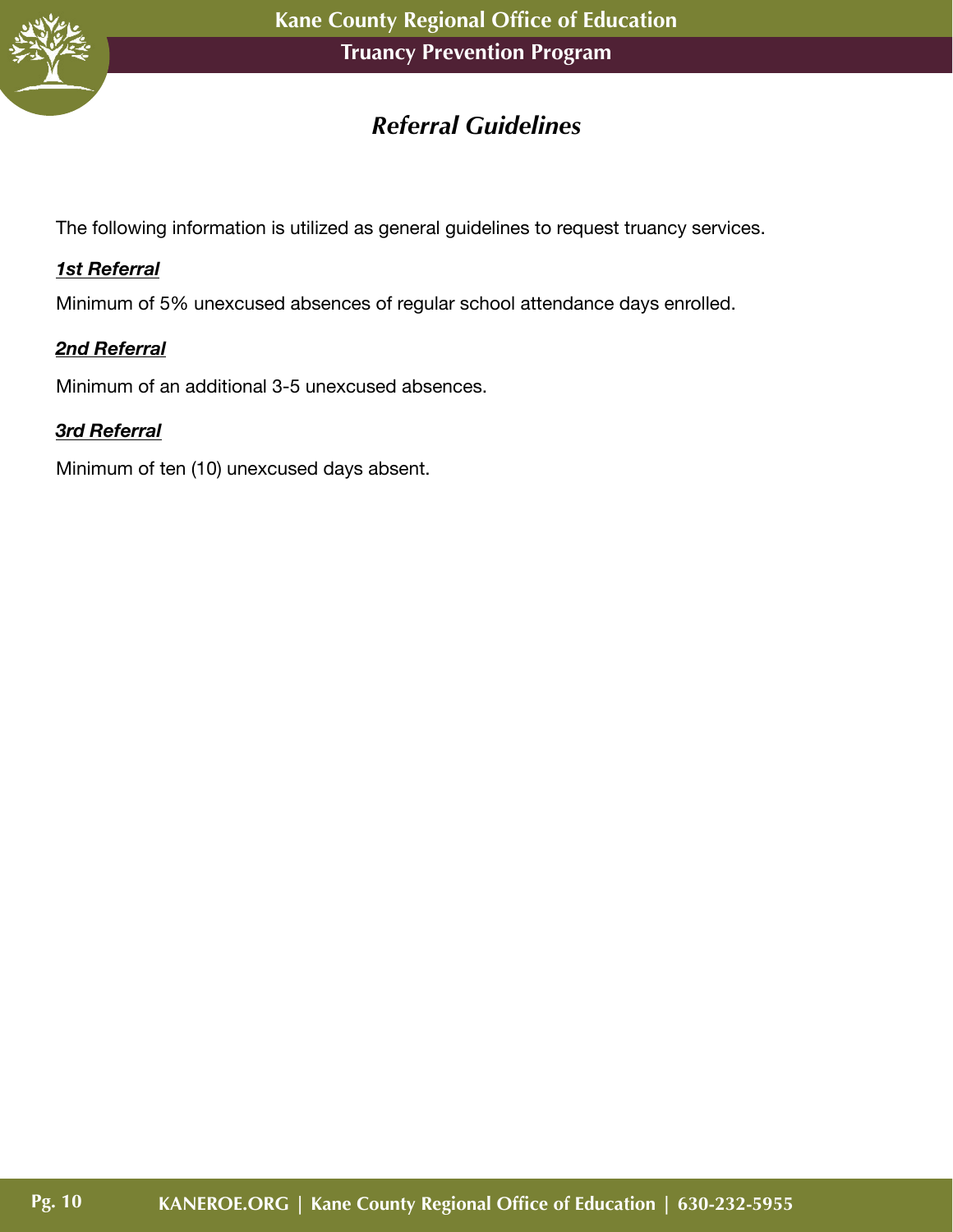

# *Instructions for Completing a Truancy Referral Form*

It is extremely important to complete **all** information. Excluding data may delay the processing of truancy requests for intervention.

*Student Data*: Please complete with all known phone numbers. If student lives only with one parent/ guardian, include both parents/guardians as well as siblings' addresses and phone contact numbers.

**School History:** Attach copy of current school attendance.

*Interventions Attempted*: Please indicate specific interventions attempted including dates and parent/guardian/student responses. This will enable staff to assess appropriate level of intervention. **\*\*Please indicate if student has current contact with probation and/or court.\*\*** This enables us to coordinate truancy responses.

What happens to the referral? The designated Youth Outreach Worker receives the referral and determines a course of action. Due process requires specific written notification be given to the parent/guardian as well as documenting all prior attempts to resolve truancy, including, but not limited to: phone calls, home visits, school conferences, home conferences, staffings, providing alternative programming, school counseling/social work, and community referrals for counseling.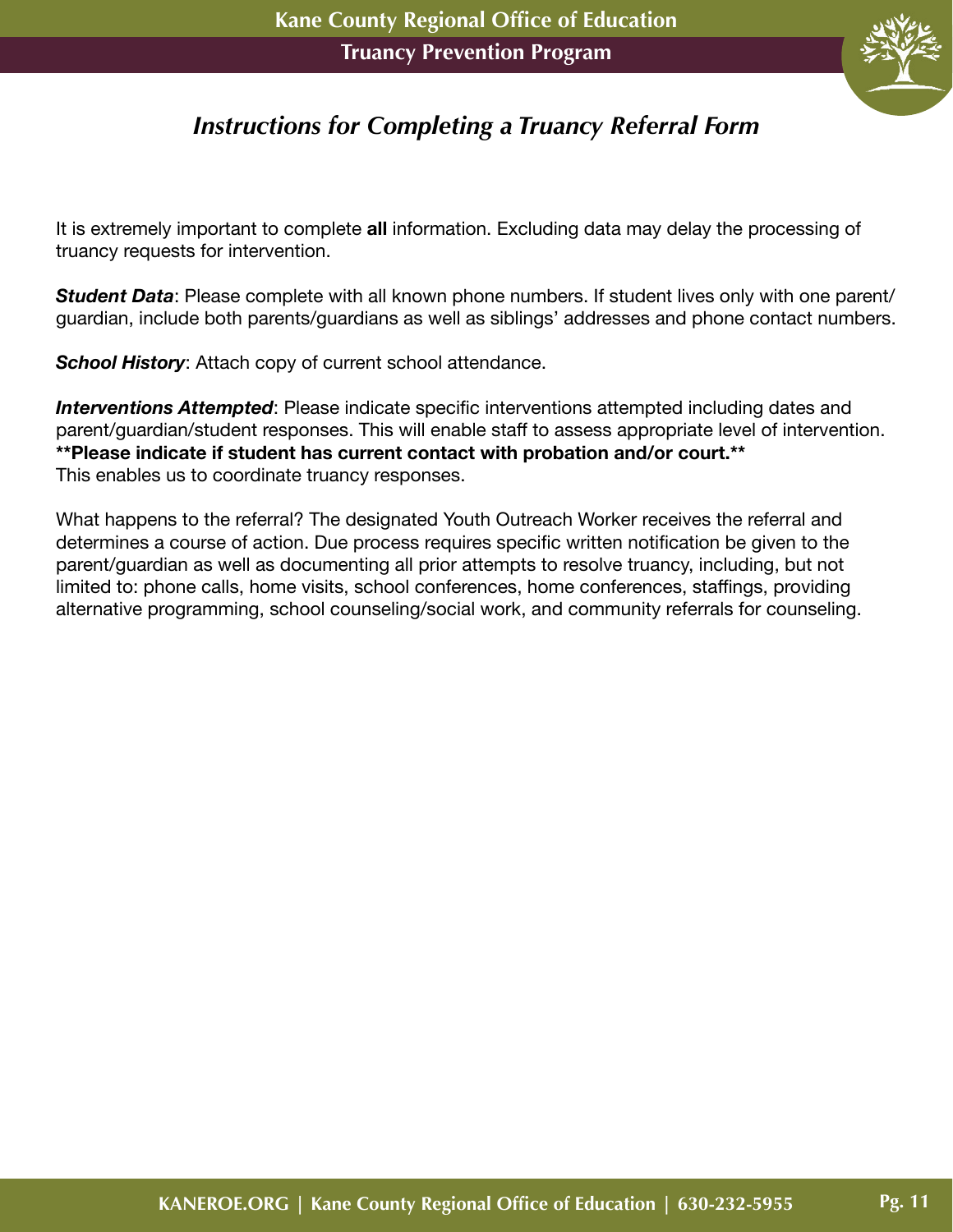

# Kane County Regional Office of Education TRUANCY REFERRAL

Online referral must be submitted at truancy.kaneroe.org

| Referrals this school year                                                                                                                   | $\mathbf{1}$       | $\overline{2}$ | 3 | $\overline{4}$ | 5 |                  | Receiving Public Aid | Today's Date                                                                                                                                             |
|----------------------------------------------------------------------------------------------------------------------------------------------|--------------------|----------------|---|----------------|---|------------------|----------------------|----------------------------------------------------------------------------------------------------------------------------------------------------------|
| <i><b>STUDENT DATA:</b></i>                                                                                                                  |                    |                |   |                |   |                  |                      |                                                                                                                                                          |
| Student's Name                                                                                                                               |                    |                |   |                |   |                  |                      | MI FII Grade D.O.B.                                                                                                                                      |
| Student SiS #:                                                                                                                               |                    |                |   |                |   |                  |                      | Home Phone                                                                                                                                               |
| Parent/Guardian                                                                                                                              | (both first names) |                |   |                |   |                  |                      | Father's Work Phone                                                                                                                                      |
|                                                                                                                                              |                    |                |   |                |   |                  |                      | Mother's Work Phone                                                                                                                                      |
| Zip Code<br>City                                                                                                                             |                    |                |   |                |   |                  |                      | <b>Emergency Phone</b>                                                                                                                                   |
| RACE White <sup>[1]</sup> Black <sup>[1]</sup> Hispanic <sup>[1]</sup> Other <sup>[1]</sup> SIBLINGS Yes <sup>[11]</sup> No <sup>[11</sup> ] |                    |                |   |                |   |                  |                      |                                                                                                                                                          |
|                                                                                                                                              |                    |                |   |                |   |                  |                      |                                                                                                                                                          |
|                                                                                                                                              |                    |                |   |                |   |                  |                      |                                                                                                                                                          |
| PARENTS/GUARDIANS Married □ Divorced □                                                                                                       |                    |                |   |                |   | Single $\square$ | Step-Parent □        | Foster $\square$                                                                                                                                         |
| <i><b>ATTENDANCE DATA:</b></i>                                                                                                               |                    |                |   |                |   |                  |                      |                                                                                                                                                          |
| # of Days Absent: Excused ___________ Unexcused __________ Suspended                                                                         |                    |                |   |                |   |                  |                      | Total Absences Last School Year                                                                                                                          |
|                                                                                                                                              |                    |                |   |                |   |                  |                      | Total This Year                                                                                                                                          |
| these interventions is necessary (dates, comments).                                                                                          |                    |                |   |                |   |                  |                      | The Illinois School Code requires schools to take measures to assist the student and his/her family in resolving an attendance problem. Documentation of |
| SCHOOL INTERVENTIONS - TRUANCY:                                                                                                              |                    |                |   |                |   |                  |                      |                                                                                                                                                          |
| □PHONE CALLS TO PARENTS (DATES):                                                                                                             |                    |                |   |                |   |                  |                      | <b>TANY CURRENT PLACEMENTS PENDING?</b>                                                                                                                  |
| □WARNING LETTERS TO PARENTS (DATES/COPIES)                                                                                                   |                    |                |   |                |   |                  |                      | $\Box$ CONFERENCES WITH PARENT(S) (DATES):                                                                                                               |
| <b>DHOME VISITS</b>                                                                                                                          |                    |                |   |                |   |                  | $\square$ STAFFING:  |                                                                                                                                                          |
| DCONFERENCES WITH STUDENT (DATES):                                                                                                           |                    |                |   |                |   |                  |                      | <b>DOTHER AGENCIES INVOLVED:</b>                                                                                                                         |
| <b>ESCHEDULE CHANGES:</b>                                                                                                                    |                    |                |   |                |   |                  |                      | <b>COURT INVOLVEMENT, IF SO, WHAT?</b>                                                                                                                   |
| School & Address:                                                                                                                            |                    |                |   |                |   |                  |                      | STUDENT'S ATTENDANCE SHEET MUST BE ATTACHED BEFORE ACTION IS TAKEN BY OUR OFFICE.                                                                        |
| Submitted by: (please print)                                                                                                                 |                    |                |   |                |   |                  | Position:            |                                                                                                                                                          |

Return to: Deanna Oliver, Director, 28 N. First Street, South Tower, Geneva, IL 60134 OR Fax to: 630-208-5115

Administrative Signature: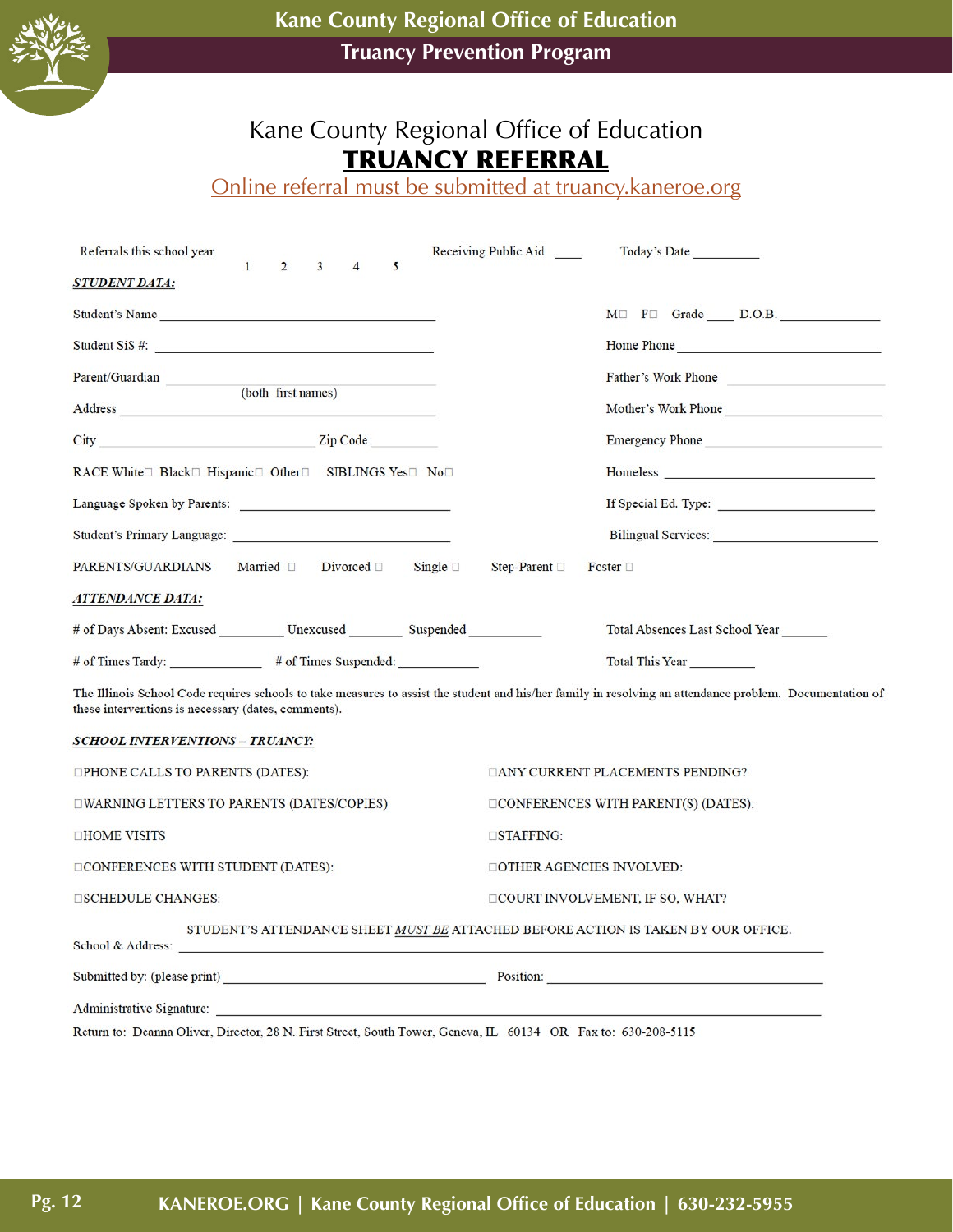

## **KANE COUNTY REGIONAL OFFICE OF EDUCATION**

Pat Dal Santo 28 North First Street Regional Superintendent Geneva, Illinois 60134 Deanna Oliver **Phone:** (630) 232-3401 Assistant Regional Superintendent

#### **STUDENT HANDOUT LETTER**

Dear Parent(s)/Student(s):

The purpose of this letter is to inform you in regard to the law in the State of Illinois in relation to children's education.

(5/26-1) Whoever has custody or control of any child between the ages of 6 and 17 years shall cause such child to attend some school in the district wherein the child resides the entire time it is in session during the regular school term.

(5/26-2) Enrolled pupils below 6 or over 17. Any person having custody or control of a child who is below the age of 6 years or above the age of 17 years and who is enrolled in any of grades 1 through 12 in the public school shall cause him to attend the public school in the district where-in he resides when it is in session during the regular school term.

(5/26-2a) A "truant" is defined as a child subject to compulsory school attendance and who is absent without valid cause from such attendance for a school day or portion thereof.

(5/26-10) Any person having custody or control of a child subject to the provisions of this article to whom notice has been given of the child's truancy and who knowingly and willfully permits such a child to persist in his truancy within that school year, shall be guilty of a Class "C" misdemeanor, and shall be subject to 30 days imprisonment and/or fined up to \$500.00.

(803-33) Any minor adjudicated a minor in need of supervision may be:

- 1. committed to the appropriate Regional Superintendent of schools for a multidisciplinary case staffing, individualized educational plan or service plan, or referral to comprehensive community-based youth services;
- 2. required to comply with an individualized educational plan or service plan as specifically provided by the appropriate Regional Superintendent of Schools;
- 3. ordered to obtain counseling or other supportive services;
- 4. required to perform some public service work;
- 5. subject to having his/her driver's license or privilege suspended;
- 6. failure to obey court orders is contempt of court and will result in judicial consequences.

If you have any questions or concerns in regard to this letter, please call this office at (630) 444-3401.

Kane County Truant Officer

| Tardies   |
|-----------|
| Unexcused |

\_\_\_\_\_ Excused Absences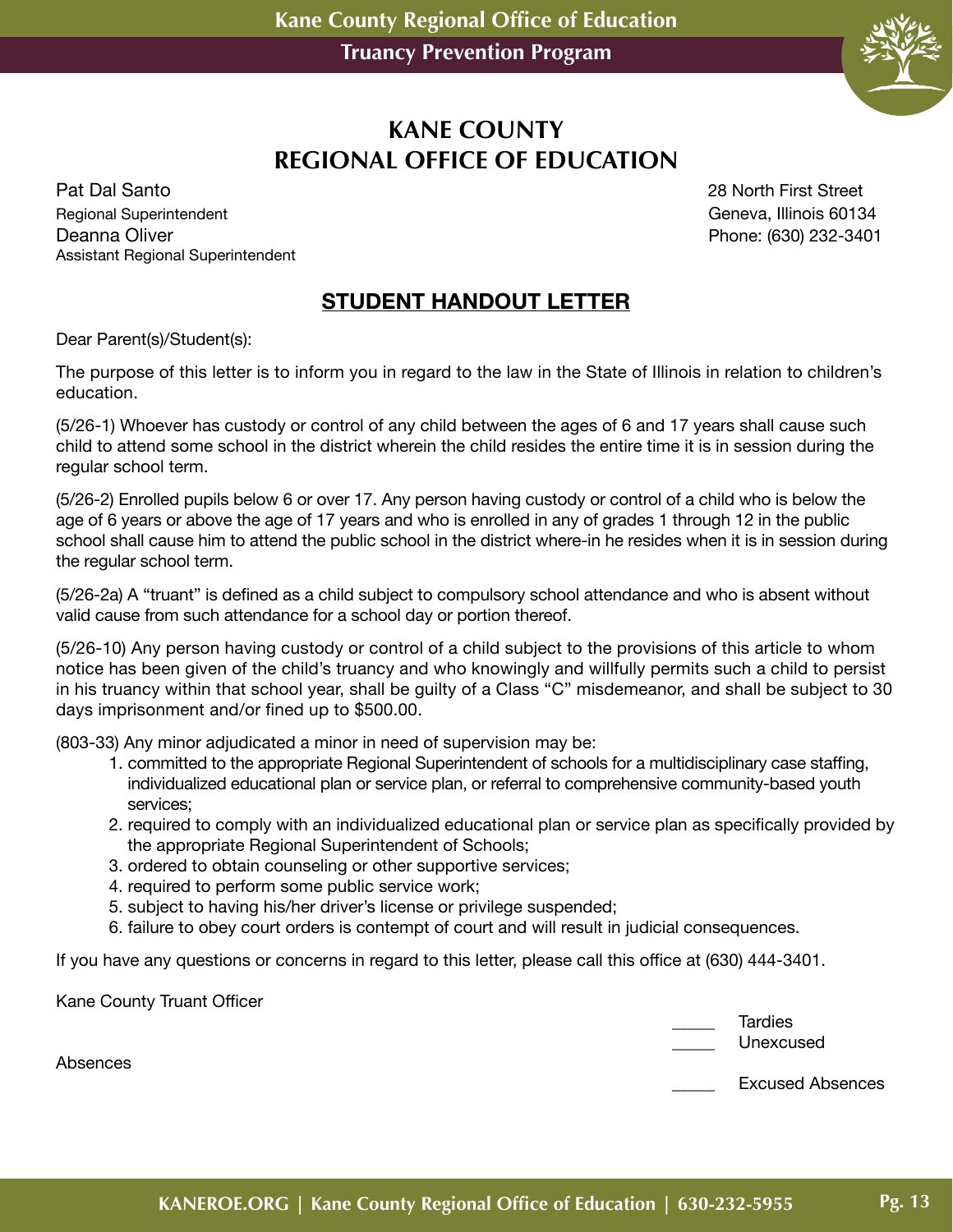

# **CONDADO DE KANE OFICINA REGIONAL DE LA EDUCACION**

Superintendente Geneva, Illinois 60134 Deanna Oliver **Phone:** (630) 444-3401 Asistente Superintendente

Pat Dal Santo 28 North First Street

Estimado(s) Padre(s)/Estudiante(s):

El propósito de esta carta es para informarles sobre los requisitos de la ley en el estado de Illinois con relación a la educación de cada estudiante.

(5/26-1) La persona quién tenga custodia legal ó control del estudiante entre las edades de 6 y 17 años hará que dicho estudiante asista a una escuela pública dentro del distrito de residencia durante el año escolar.

(5/26-2) alumnos menores de 6 años o mayores de 17. Toda persona que tenga la custodia o el control de un niño menor de 6 años o mayor de 17 años y que esté Matriculado en cualquiera de los grados primero a duodécimo en la escuela pública, hará que asista a la escuela pública del distrito en el que reside cuando se encuentra en sesión durante el período escolar ordinario.

(5/26-2a) Un niño sujeto a asistir obligatoriamente a la escuela y que esté ausente sin causa válida por un día completo ó por parte del día es definido como "Truant" ó "Ausente"

(5/26-10) La persona quién haya recibido noticia de que el estudiante no asiste a la escuela, y la cuál sabiendolo, permite que dicho niño continue faltando durante ese año escolar será culpable de cometer un delito menor (delito clase "c") y estara sujeto a 30 días de encarcelación y una multa de hasta \$500 dólares.

(803-33) Cualquier persona menor de edad que ha sido adivdicado por un juez como un menor de edad en necesidad de vigilancia puede recibir como consecuencia lo siguiente:

- 1. Será recomendado al Superintendente Regional Educativo para que pueda proveer un plan educativo individualizado ó a la junta para proveer una integración disiplinaria ó para remitir una orden para que el individuo cumpla servicios en la comunidad.
- 2. Será requerido que el endividuo cumpla con el plan educativo individualizado ó el plan de servicios estipulado por el Superintendente Regional Educativo.
- 3. Será ordenado ha tener consejería ó otro tipo de servicio de apoyo.
- 4. Será requerido a cumplir con algún servicio público.
- 5. Será sujeto a que los privilegios de la licensia de manejo sean suspendidos.
- 6. La falta de incumplimiento de la orden judicial, resultará en consecuencias judiciales más graves.

Si usted tiene alguna pregunta ó duda sobre esta carta por favor comuniquese con esta oficina al (630) 444- 3401.

Oficial Escolar del Condado de Kane

tardanzas \_\_\_\_\_ ausencias sin excusas

\_\_\_\_\_ ausencias excusadas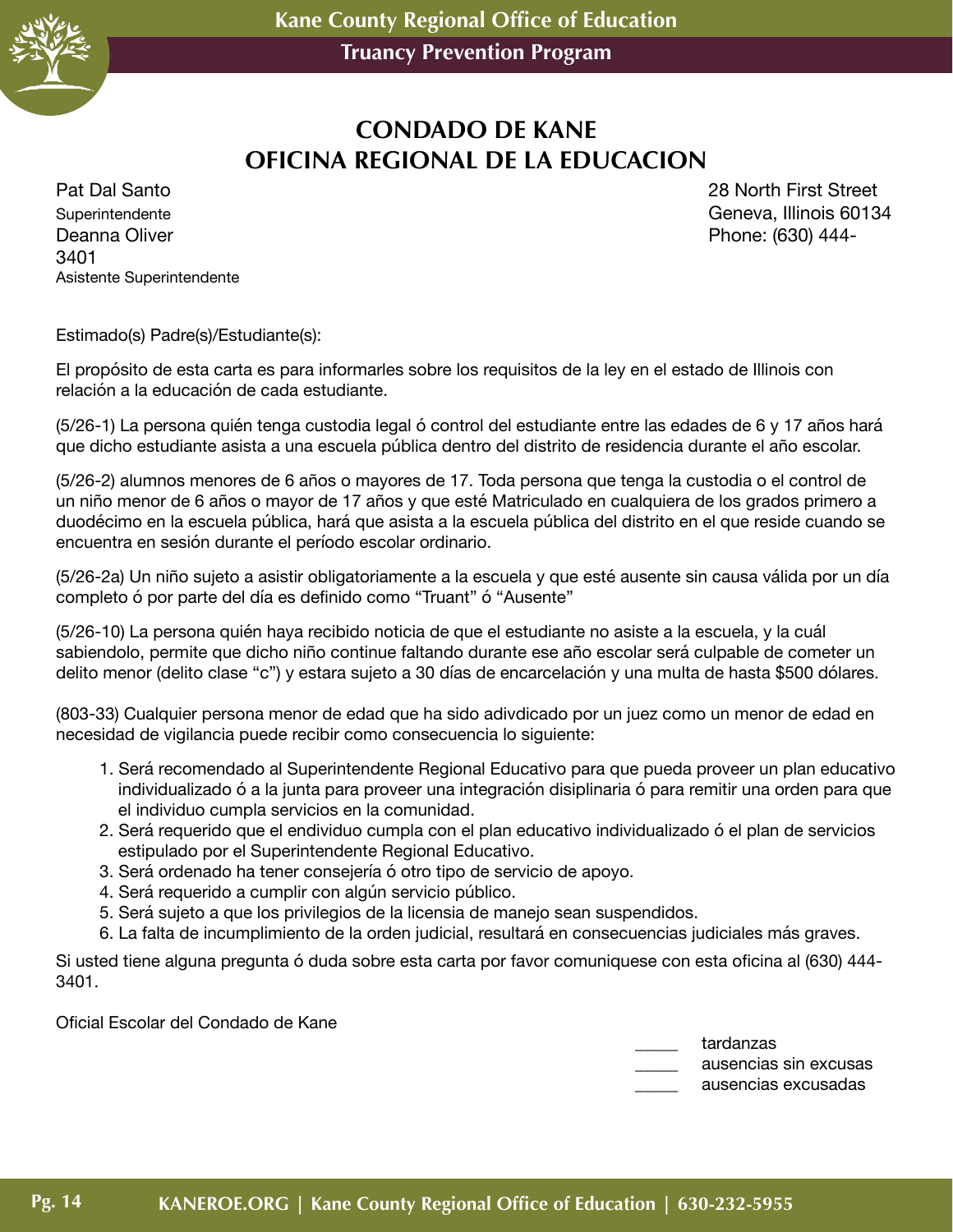

#### **KANE COUNTY REGIONAL OFFICE OF EDUCATION**

Pat Dal Santo 28 North First Street Regional Superintendent Geneva, Illinois 60134 Deanna Oliver **Phone:** (630) 444-3401 Assistant Regional Superintendent

#### **EXCESSIVE ABSENCE LETTER (EAL)**

has referred your son/daughter to our office because of excessive ab-

sences/ tardies.

Regular school attendance is one of the factors involved in assuring our children receive an appropriate educational program. Generally five (5) days absent and/or fifteen (15) tardies to school is used as a guideline to determine excessive absences/tardies. The issue of excused versus unexcused absences/ tardies becomes a non-issue when the number of days absent or tardy becomes excessive.

Our obligation is to explore the reasons for this pattern of excessive absences/tardies so that we can assure that your child is receiving every educational opportunity.

It is imperative for you to keep in close communication with your local school officials.

Sincerely,

Deanna Oliver, Assistant Regional Superintendent Kane County Regional Office of Education **Youth Outreach Worker** San American Morker<br>630-406-7163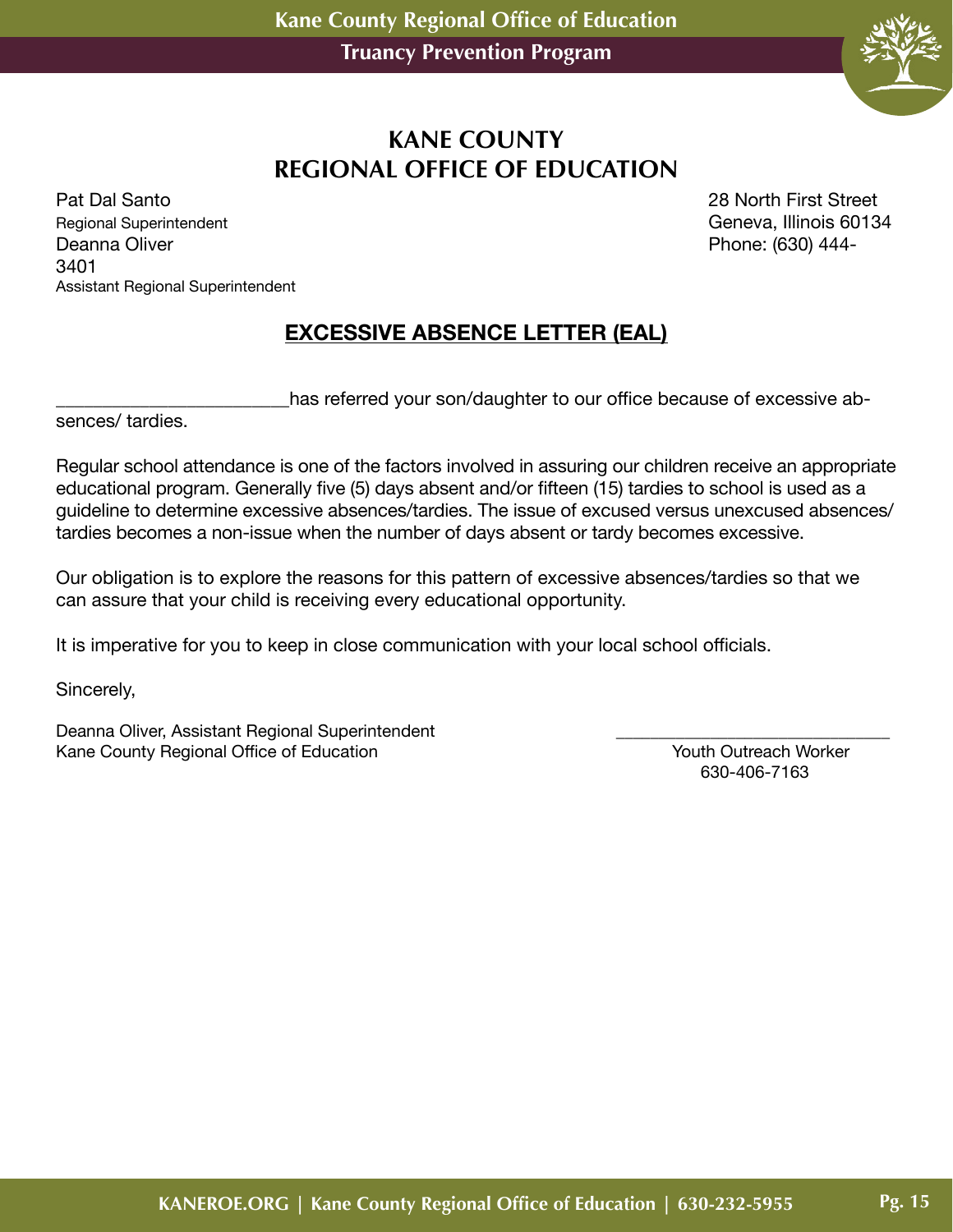

# **CONDADO DE KANE OFICINA REGIONAL DE LA EDUCACION**

Superintendente Geneva, Illinois 60134 Deanna Oliver **Phone:** (630) 444-3401 Asistente Superintendente

Pat Dal Santo 28 North First Street

Con respecto a:

Estimado(s) Padre(s):

Asistencia regular a la escuela es un elemento que les asegura a nuestros hijos/hijas que reciban un programa educativo adecuado. Por lo general, diéz (10) ausencias y/o quince (15) veces llegar tarde determinan faltas excesivas a la escuela. La cuestión entre días ausentes o tardanzas excusadas ó no excusadas resultan sin validez cuando el número de días ausentes o tardanzas resulten excesivas.

Nuestra obligación es determinar las razónes que causan dicha conducta, para poder asegurar que su hijo/hija reciba toda oportunidad educativa.

Es muy importante que usted se mantenga en comunicación con la escuela de su hijo/hija.

Sinceramente,

Deanna Oliver, Asistente Superintendente

\_\_\_\_\_\_\_\_\_\_\_\_\_\_\_\_\_\_\_\_\_\_\_\_\_\_\_\_\_\_ Oficial Escolar del Condado de Kane Youth Outreach Worker

630-406-7163

CARTA SOBRE LAS AUSENCIAS EXCESIVAS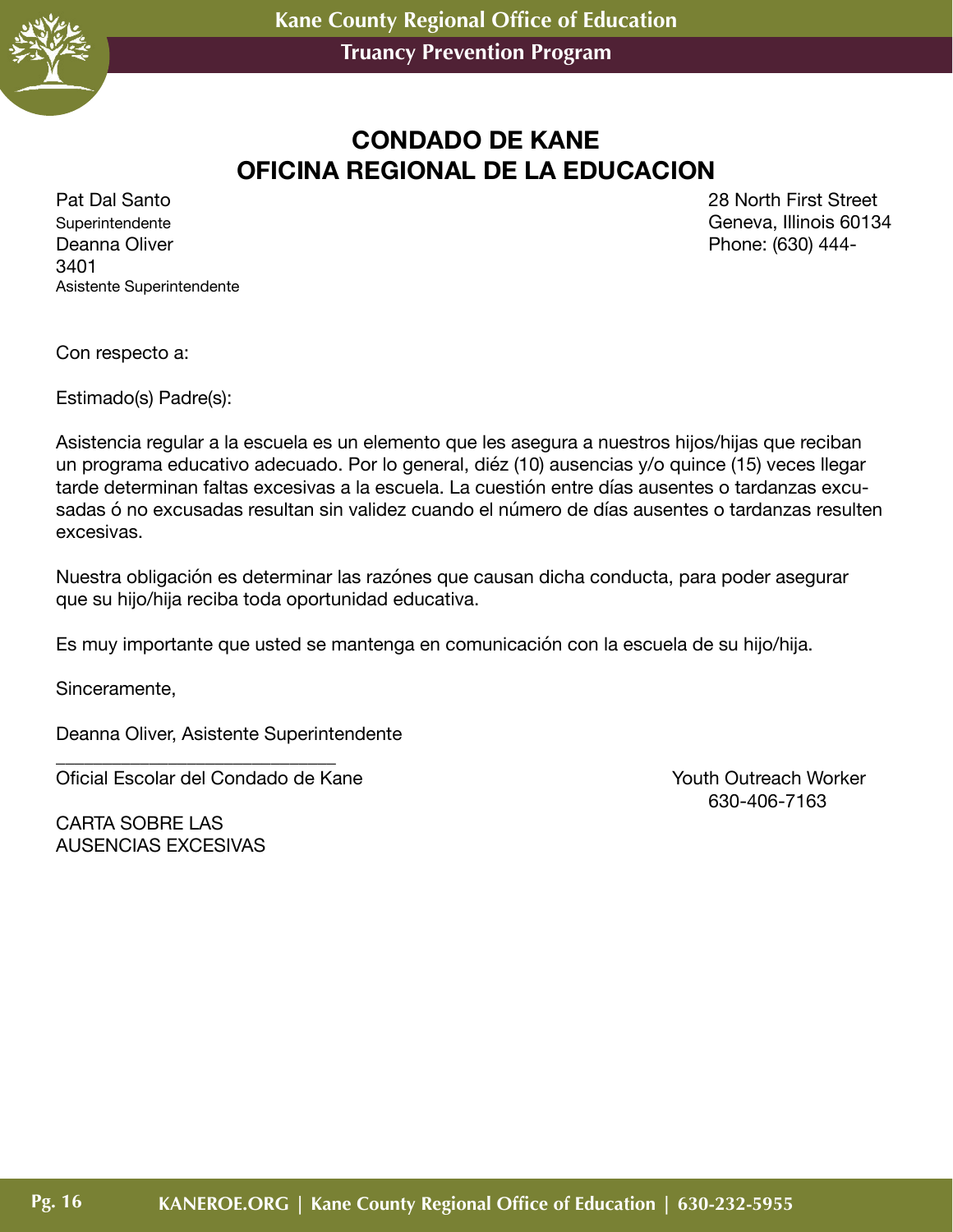

# **KANE COUNTY REGIONAL OFFICE OF EDUCATION**

Pat Dal Santo 28 North First Street Regional Superintendent Geneva, Illinois 60134 Deanna Oliver **Phone:** (630) 444-3401 Assistant Regional Superintendent

#### **INCONSISTENT ATTENDANCE LETTER (IAL)**

The educational future of every child is a concern to me. As you know, one of the keys to receiving an education is having regular attendance in school. Your child's name has been sent to this office because of an attendance problem. We would like to work together with you to see if a more positive attendance pattern can be achieved. This is done as a support to your family and to allow your child greater educational opportunities.

The State of Illinois law is very explicit. It requires "Every parent/guardian to properly care for, train, educate, discipline and control each child". To educate means to see that your child is in all classes every day, except if seriously ill or excused by the building administrator. If a child does not regularly attend school, legal action against the parents/guardians is a possibility. This we would like to avoid.

Please keep in good communication with your child's building administrator. If the child is ill, please be advised that school officials may request that a doctor's note be provided for every absence from school.

Again, let's work together to overcome this problem.

Sincerely,

Deanna Oliver, Assistant Regional Superintendent Kane County Regional Office of Education New Youth Outreach Worker<br>630-406-7163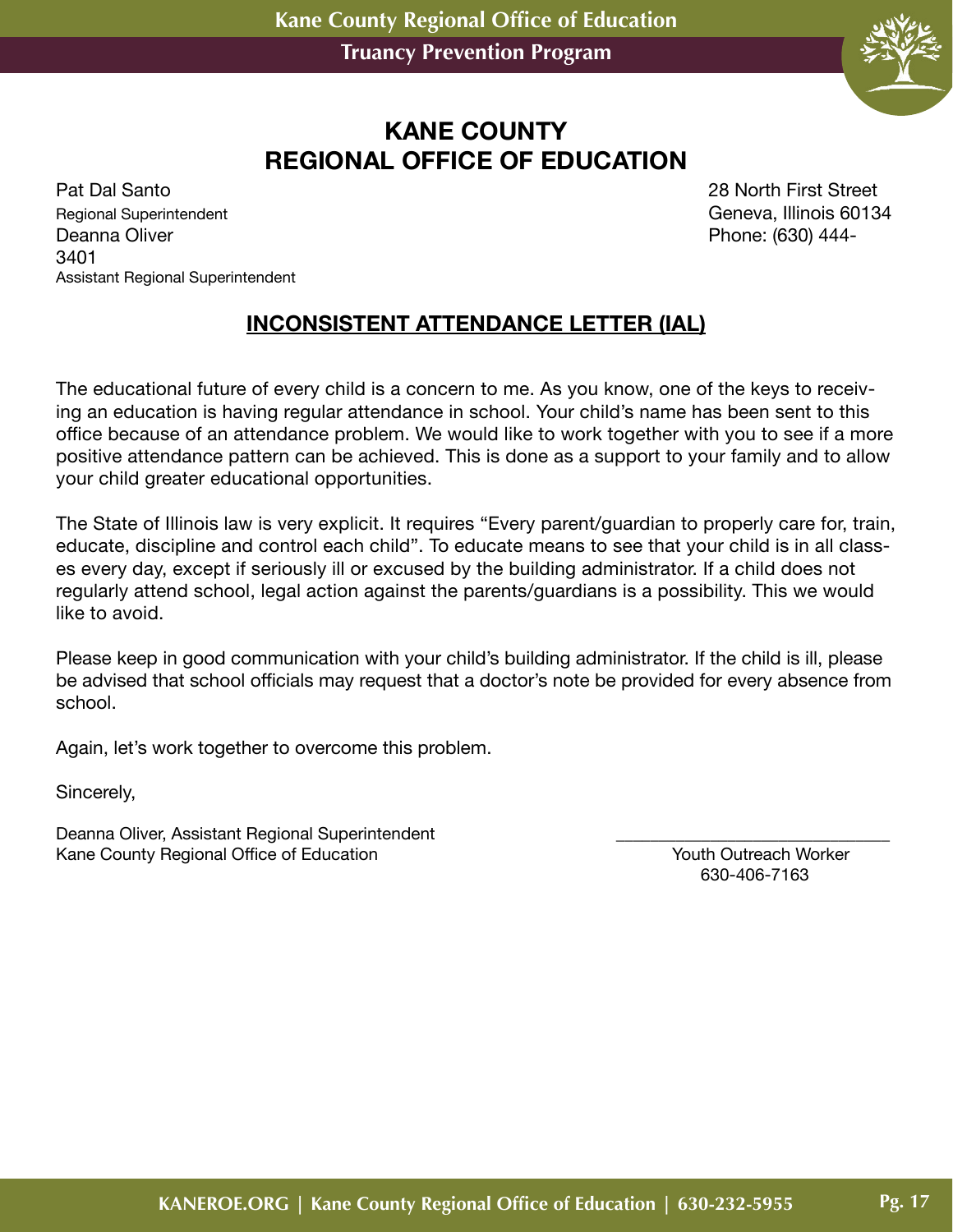

# **CONDADO DE KANE OFICINA REGIONAL DE LA EDUCACION**

Superintendente Geneva, Illinois 60134 Deanna Oliver **Phone:** (630) 444-3401 Asistente Superintendente

Pat Dal Santo 28 North First Street

Con respecto a:

Estimado(s) Padre(s):

Es para mi una preocupación, el futuro educativo de cada niño. Como usted ya sabe, una clave para recibir una buena educación es asistir la escuela con regularidad. El nombre de su hijo/hija ha sido referido a esta oficina debido al problema de ausentismo a la escuela. Nos gustaría trabajar en conjunto con usted para poder alcanzar un patron de asistencia más positivo. Esto es hecho como una forma de apoyo para su familia y para ofrecerle mejores oportunidades educativas a su hijo/a.

La ley del estado de Illinois es muy explicita. Le requiere a "cada padre ó encargado legal el cuidar, educar, disiplinar, enseñar, y controlar apropiadamente a cada niño". Educar significa asegurarse que su hijo/hija este presente en todas sus clases todos los días excepto si está seriamente enfermo ó si tiene excusa del director de la escuela. Si un estudiante no asiste a la escuela con regularidad es posible tomar una acción legal contra los padres ó encargados legales. Nos gustaría evitarlo.

Por favor mantenga una buena comunicación con el administrador de la escuela de su hijo/hija. Si el estudiante esta enfermo, por favor tome en cuenta que una nota médica puede ser requerida por las autoridades escolares por una de las ausencia.

De nuevo, vamos a trabajar juntos para vencer este problema.

Sinceramente,

Deanna Oliver, Asistente Superintendente

\_\_\_\_\_\_\_\_\_\_\_\_\_\_\_\_\_\_\_\_\_\_\_\_\_\_\_\_\_\_ Oficial Escolar del Condado de Kane Youth Outreach Worker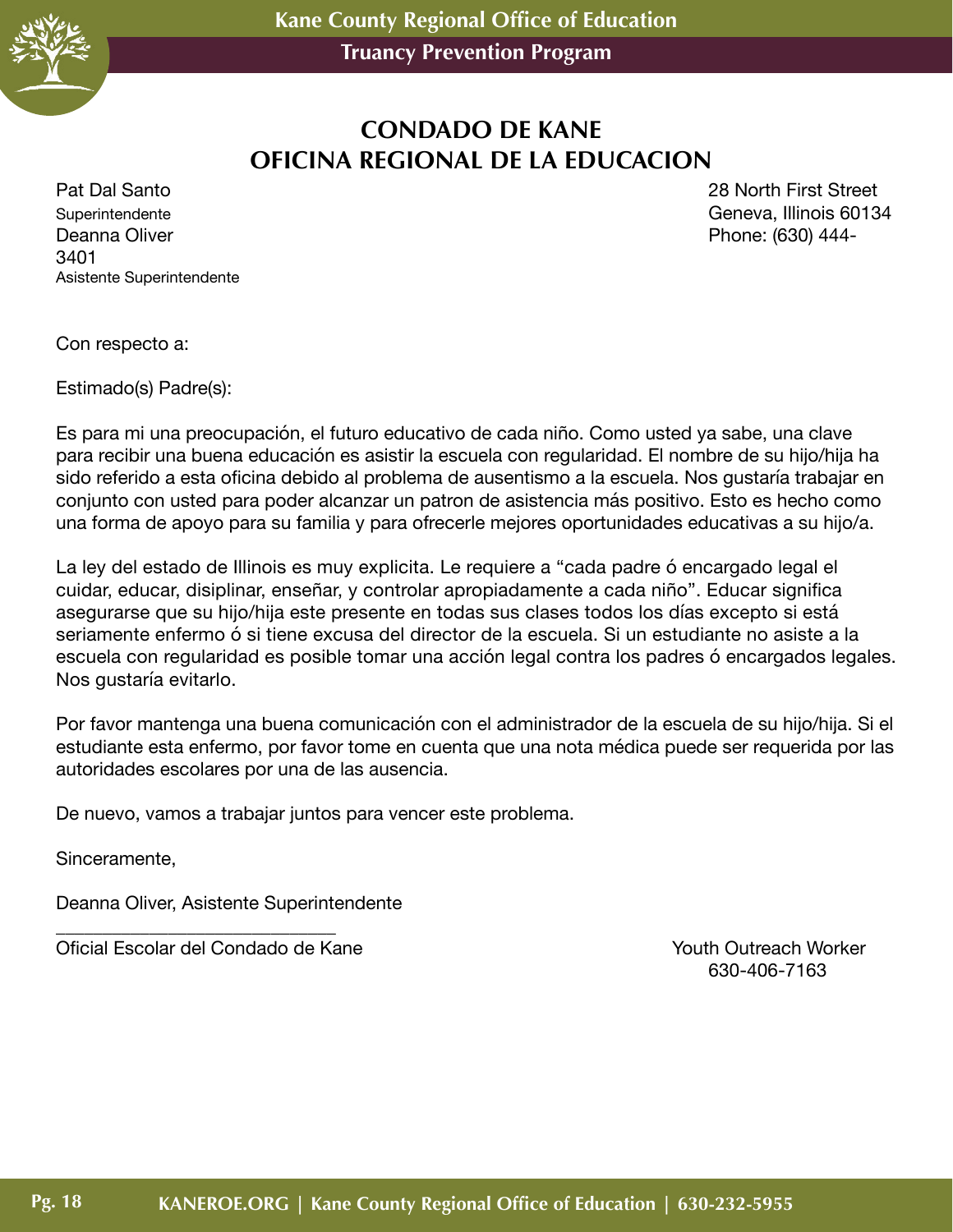

#### **KANE COUNTY REGIONAL OFFICE OF EDUCATION**

Pat Dal Santo 28 North First Street Regional Superintendent Geneva, Illinois 60134 Deanna Oliver **Phone:** (630) 444-3401 Assistant Regional Superintendent

# **TRUANCY LETTER (TL)**

When a truancy case is referred to the Regional Superintendent's Office, it is an extremely serious matter. Very few times do attendance problems become so great that this office is asked to take action. Truancy is defined as being absent from school without valid cause for a school day or portion thereof.

The purpose of this letter is to help you prevent further action by our office. The State of Illinois law requires any person having custody or control of a child to properly care for, train, educate, discipline and control each child. To educate means to see that your child is in all classes every day except if seriously ill or excused by the building administrator.

If this does not occur, the law states that parents can be fined up to \$500.00 and/or be imprisoned up to thirty (30) days in the county jail. In addition, a Juvenile Court petition maybe filed against your son/daughter. To avoid this action, you must see that your child is in school continuously from now until the end of the school year. It will be important for you to keep in close communication with your local school officials.

The school personnel have been instructed by this office to report to us if your child's attendance does not improve. I do not want to initiate the first steps that could lead to court action against you or your family.

Sincerely,

Deanna Oliver, Assistant Regional Superintendent Kane County Regional Office of Education November 2012 1998 November 2014 November 2016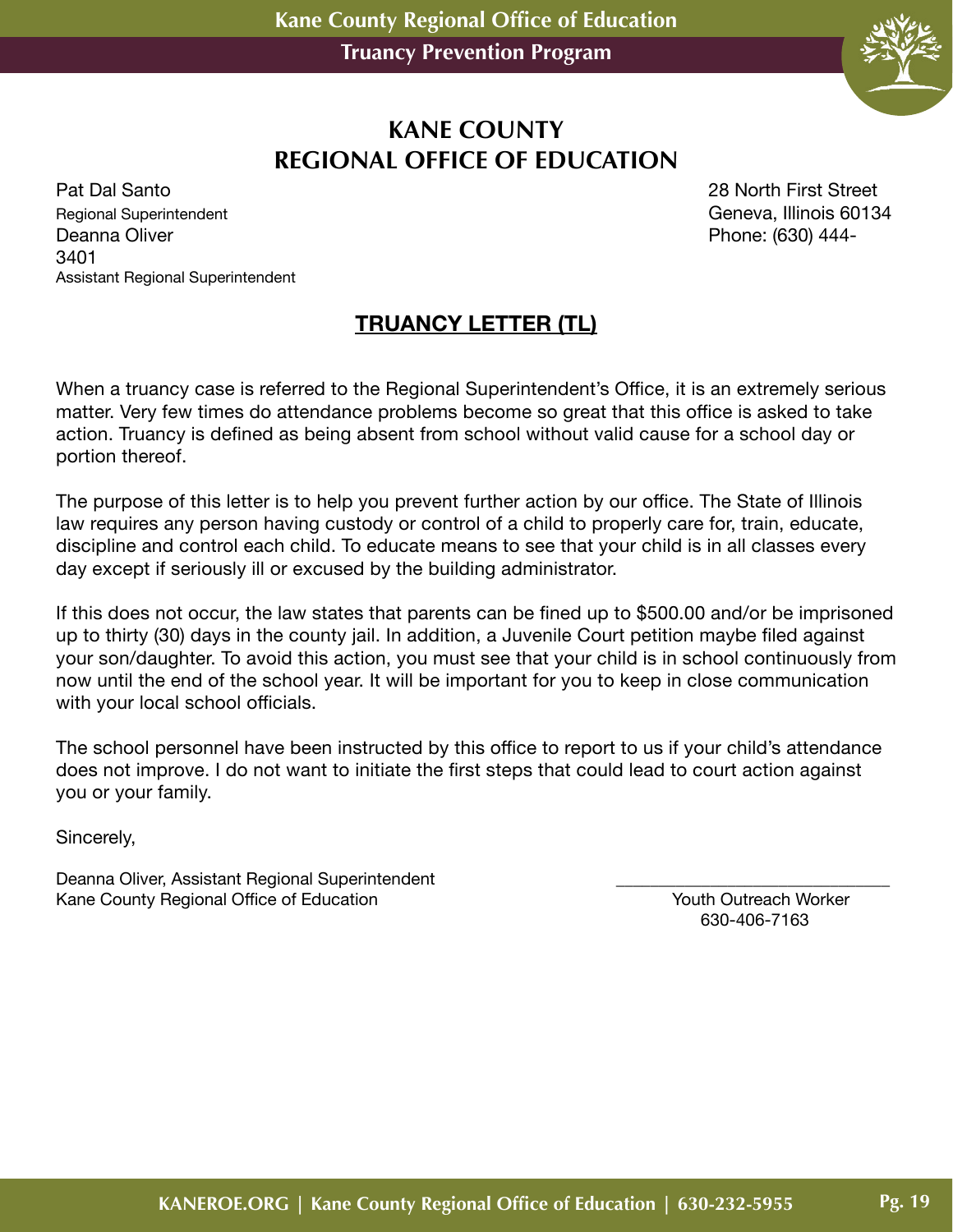

# **CONDADO DE KANE OFICINA REGIONAL DE LA EDUCACION**

Superintendente Geneva, Illinois 60134 Deanna Oliver **Phone:** (630) 444-3401 Asistente Superintendente

Pat Dal Santo 28 North First Street

Con respecto a:

Estimado(s) Padre(s):

Es un asunto sumamente serio cuando una notificación sobre las ausencias excesivas es referida a la Oficina Regional de Educación. Algunas veces las ausencias son tan excesivas que esta oficina es necesitada para tomar acción. La definición de "truancy" es estar ausente de la escuela por un día completo ó por parte del día sin razón válida.

El propósito de esta carta es para ayudarle prevenir acción extrema de esta oficina. La ley del estado de Illinois le requiere a las personas que tenga custodia ó control de un niño, el cuidar, educar, disiplinar, enseñar, y controlar apropiadamente a cada niño. Educar significa asegurarse que su hijo/hija este presente en todas sus clases todos los dias excepto si esta seriamente enfermo ó si tiene excusa del director de la escuela.

Si esto no ocurre, la ley del estado declara que los padres pueden recibir una multa de hasta \$500 dolares y/o estar sujeto a servir hasta 30 dias de carcel. También, una petición de parte de la Corte Juvenil puede ser registrada contra de su hijo/hija. Para evitar esta acción usted debe asegurarse que su hijo/hija asista a la escuela sin ausencias hasta el fin del año escolar. Sera importante que usted se mantenga en comunicación con la escuela.

Los administradores de la escuela han ricibido instrucciónes de esta oficina de avisarnos si la asistencia a la escuela de su hijo/hija no mejora. No quiero iniciar las primeras consecuencias que pueden resultar en consecuencias legales contra usted ó su familia.

Sinceramente,

Deanna Oliver, Asistente Superintendente

\_\_\_\_\_\_\_\_\_\_\_\_\_\_\_\_\_\_\_\_\_\_\_\_\_\_\_\_\_\_ Oficial Escolar del Condado de Kane Youth Outreach Worker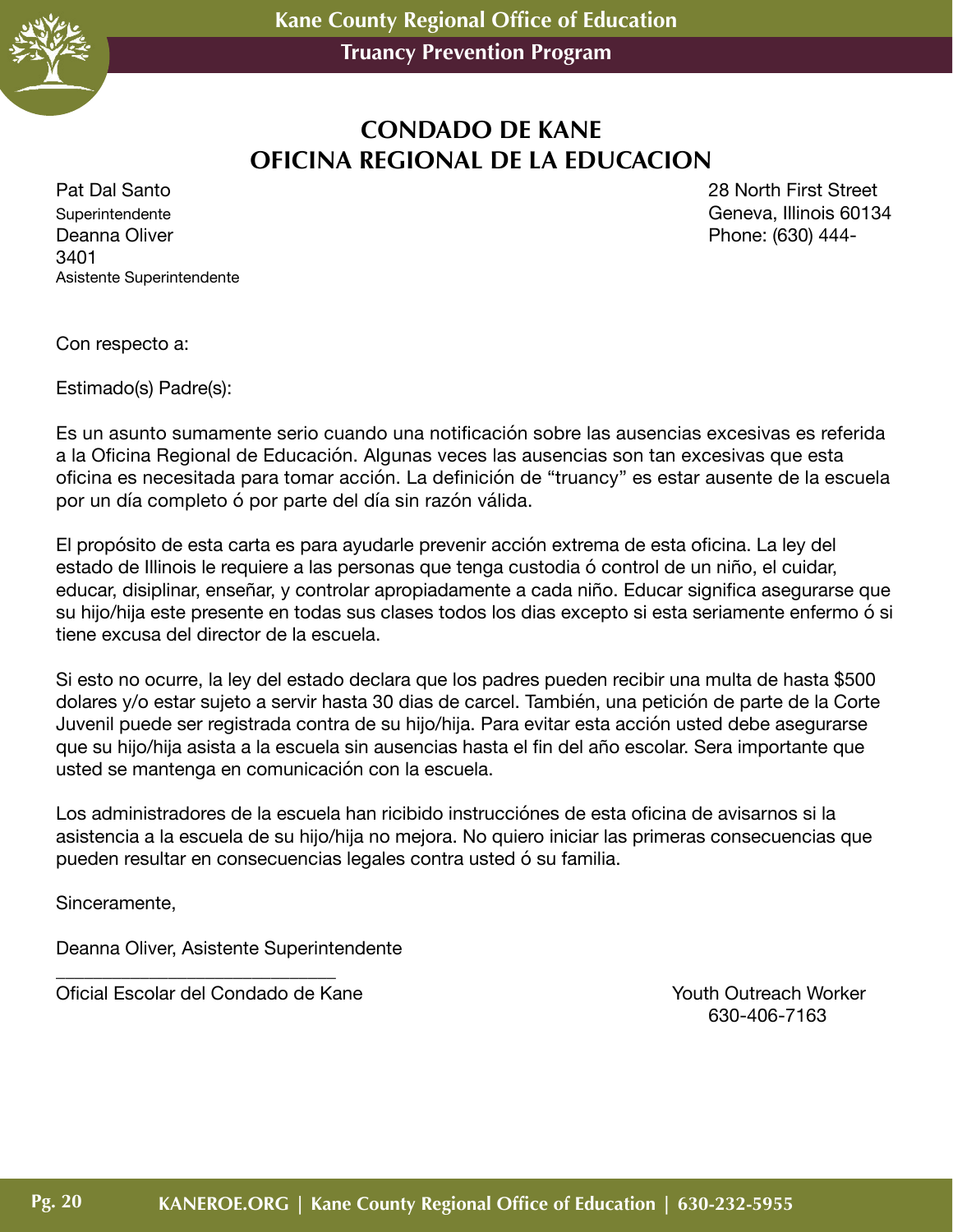

## **KANE COUNTY REGIONAL OFFICE OF EDUCATION**

Pat Dal Santo 28 North First Street Regional Superintendent Geneva, Illinois 60134 Deanna Oliver **Phone:** (630) 444-3401 Assistant Regional Superintendent

#### **SCHOOL CONFERENCE (SCL)**

The State of Illinois requires every parent/guardian to properly care for, train, educate, discipline and control each child. To educate means to see that your child is in all classes every day, except if seriously ill or excused by the building administrator.

If this does not occur, the law states the parent(s)/guardian(s) can be fined \$500.00 and/or be imprisoned up to 30 days in the county jail. In addition, a Juvenile Court petition may be filed against your son/daughter. To avoid this action, the law states that your child must be returned to school immediately and continue to attend consecutively during the remainder of the school year.

A conference at the school has been scheduled for you:

Date: School: Office:

The purpose of this conference is to discuss the following to avoid any further action by this office. If no response to this letter is made, further action will be taken by the Regional Office of Education.

If you have any questions, please contact

630-406-7163

Sincerely,

Deanna Oliver, Assistant Regional Superintendent entity and the control of the County Regional Office of Education Control of the County Regional Office of Education Kane County Regional Office of Education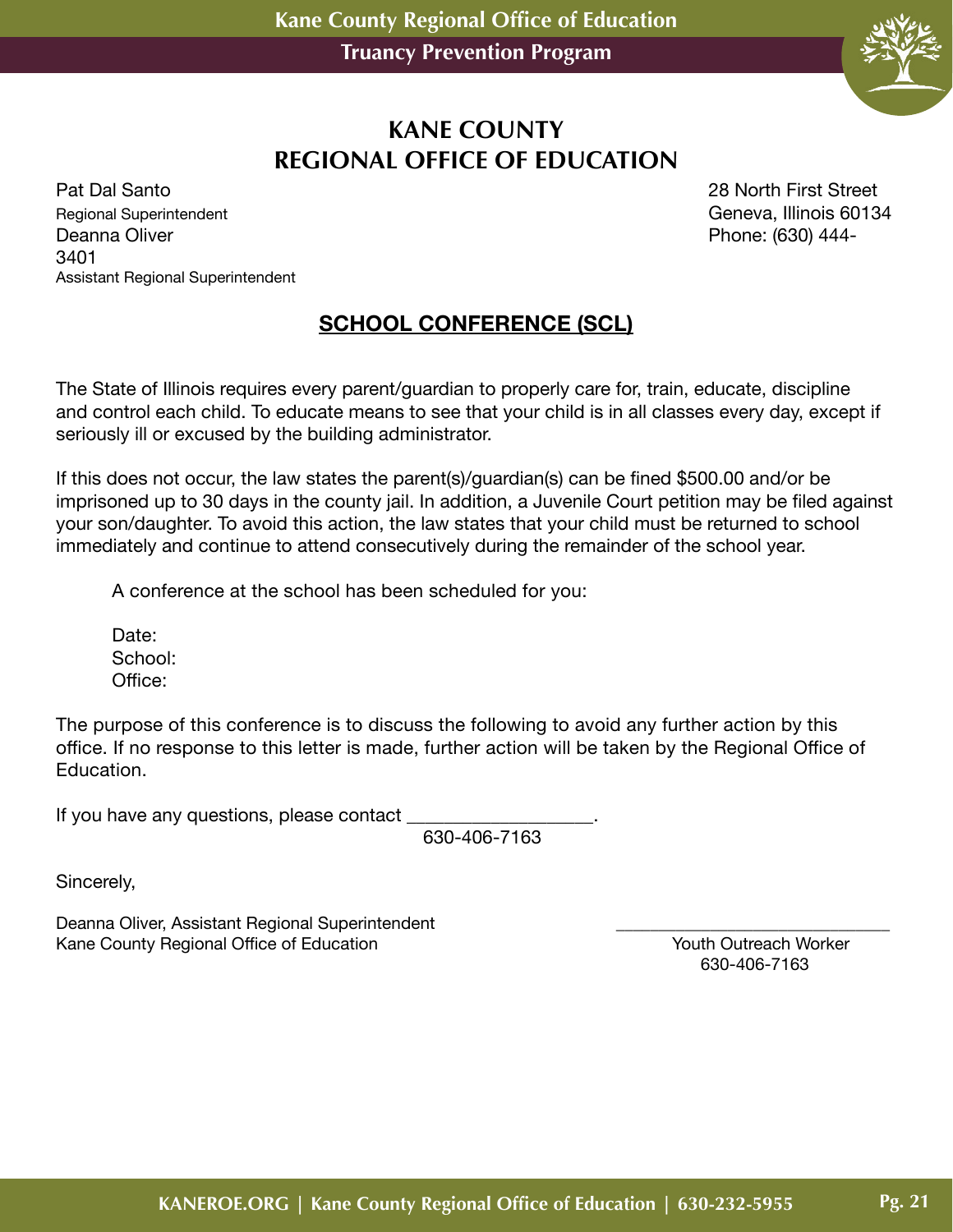

## **CONDADO DE KANE OFICINA REGIONAL DE LA EDUCACION**

Superintendente Geneva, Illinois 60134 Deanna Oliver **Phone:** (630) 444-3401 Asistente Superintendente

Pat Dal Santo 28 North First Street

Con respecto a:

Estimado(s) Padre(s):

La ley del estado de Illinois le requiere a cada padre/guardian cuidar, educar, disiplinar, enseñar, y controlar apropiadamente cada niño. Éducar significa asegurarse que su hijo/hija este presente en todas sus clases todos los días excepto si esta seriamente enfermo ó si esta excusado por el director/directora de la escuela.

Si esto no ocurre, la ley del estado declara que los padres pueden recibir una multa de hasta de \$500 dólares y/o ser sujetos a servir hasta 30 días de carcel. También, una petición de la Corte Juvenil puede ser registrada contra su hijo/hija. Para evitar esta acción usted debe asegurarse que su hijo/hija asista a la escuela sin ausencias hasta el fin del año escolar.

Una conferencia ha sido reservada con usted:

Fecha: Escuela: Oficina:

\_\_\_\_\_\_\_\_\_\_\_\_\_\_\_\_\_\_\_\_\_\_.

El propósito de esta junta es para hablar sobre lo mencionado para evitar una acción más extrema por esta oficina. Los padres ó encargados legales necesita(n) presentar identificación con foto. Si no recibimos una respuesta en relación a esta carta, una acción más extrema será tomada por la Oficina Regional Educativa. Si tiene preguntas, favor de comunicarse con

630-406-7163

Sinceramente,

Deanna Oliver, Asistente Superintendente

\_\_\_\_\_\_\_\_\_\_\_\_\_\_\_\_\_\_\_\_\_\_\_\_\_\_\_\_\_\_

Oficial Escolar del Condado de Kane Youth Outreach Worker<br>630-406-7163 630-406-7163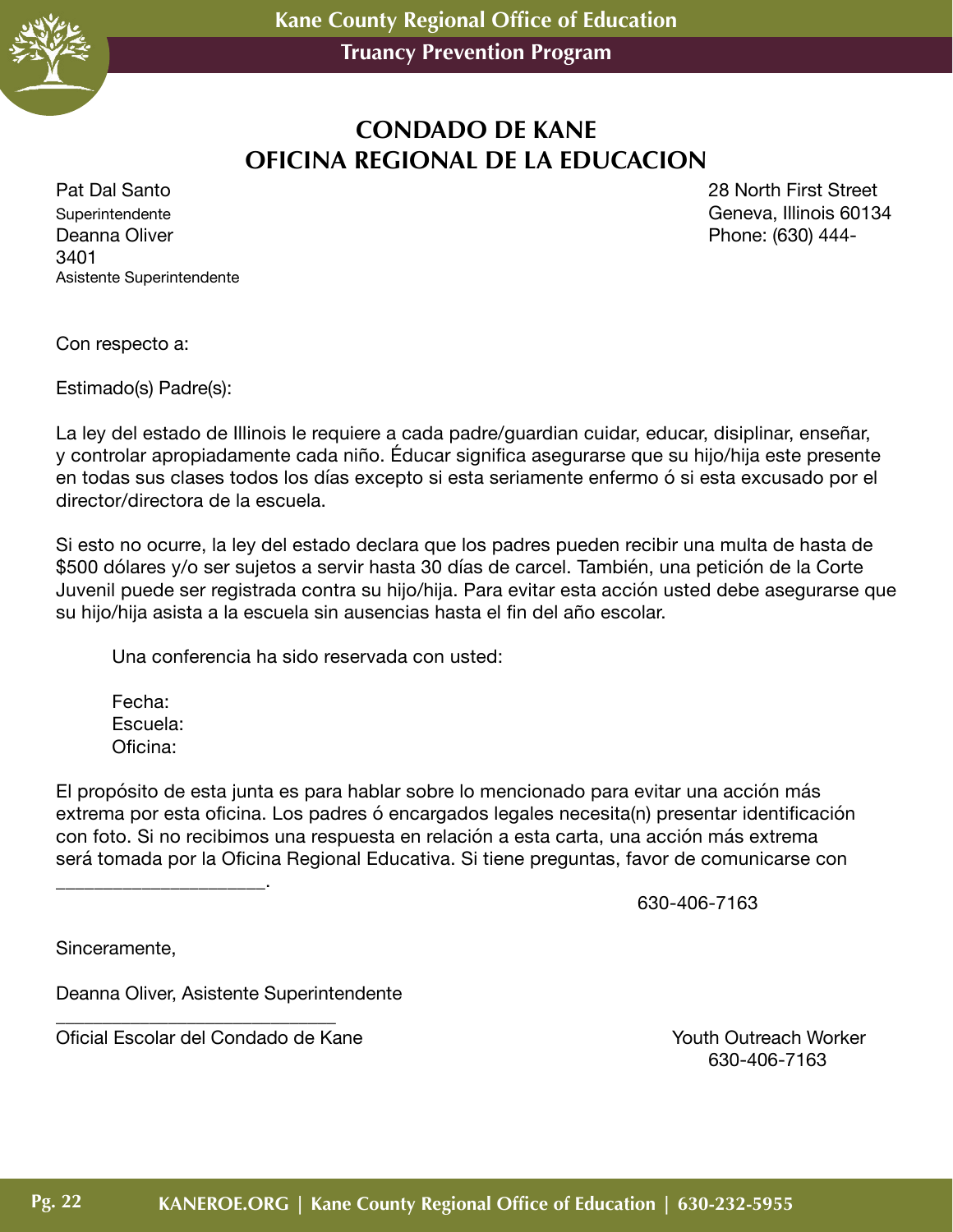

# **KANE COUNTY REGIONAL OFFICE OF EDUCATION CONFERENCE INFORMATION**

| <b>MEMBERS OF THE FAMILY</b> |                                                                           |       |                                                                                                                      |  |
|------------------------------|---------------------------------------------------------------------------|-------|----------------------------------------------------------------------------------------------------------------------|--|
|                              | Parents Marital Status: Married ________ Divorced ________ Single _______ |       |                                                                                                                      |  |
|                              |                                                                           |       |                                                                                                                      |  |
|                              |                                                                           |       |                                                                                                                      |  |
|                              |                                                                           |       |                                                                                                                      |  |
|                              |                                                                           |       |                                                                                                                      |  |
|                              |                                                                           |       |                                                                                                                      |  |
|                              |                                                                           |       |                                                                                                                      |  |
|                              |                                                                           |       |                                                                                                                      |  |
|                              |                                                                           |       |                                                                                                                      |  |
|                              |                                                                           |       | <u> 1989 - Johann Barn, amerikan berkema di bandara dalam berkema dalam berkema dalam berkema dalam berkema dala</u> |  |
|                              |                                                                           |       |                                                                                                                      |  |
|                              |                                                                           |       |                                                                                                                      |  |
|                              |                                                                           |       | ,我们也不能在这里的人,我们也不能在这里的人,我们也不能在这里的人,我们也不能在这里的人,我们也不能在这里的人,我们也不能在这里的人,我们也不能在这里的人,我们也                                    |  |
|                              |                                                                           |       |                                                                                                                      |  |
|                              |                                                                           |       |                                                                                                                      |  |
| <b>SIBLINGS:</b>             |                                                                           |       |                                                                                                                      |  |
| Name                         | Date of Birth                                                             | Grade | School                                                                                                               |  |
|                              |                                                                           |       |                                                                                                                      |  |
|                              |                                                                           |       |                                                                                                                      |  |
|                              |                                                                           |       |                                                                                                                      |  |
|                              |                                                                           |       |                                                                                                                      |  |
| <b>OTHER PEOPLE IN HOME:</b> |                                                                           |       |                                                                                                                      |  |
|                              |                                                                           |       |                                                                                                                      |  |
| Name(s)                      | Relationship to Child                                                     |       |                                                                                                                      |  |
|                              |                                                                           |       |                                                                                                                      |  |
|                              |                                                                           |       |                                                                                                                      |  |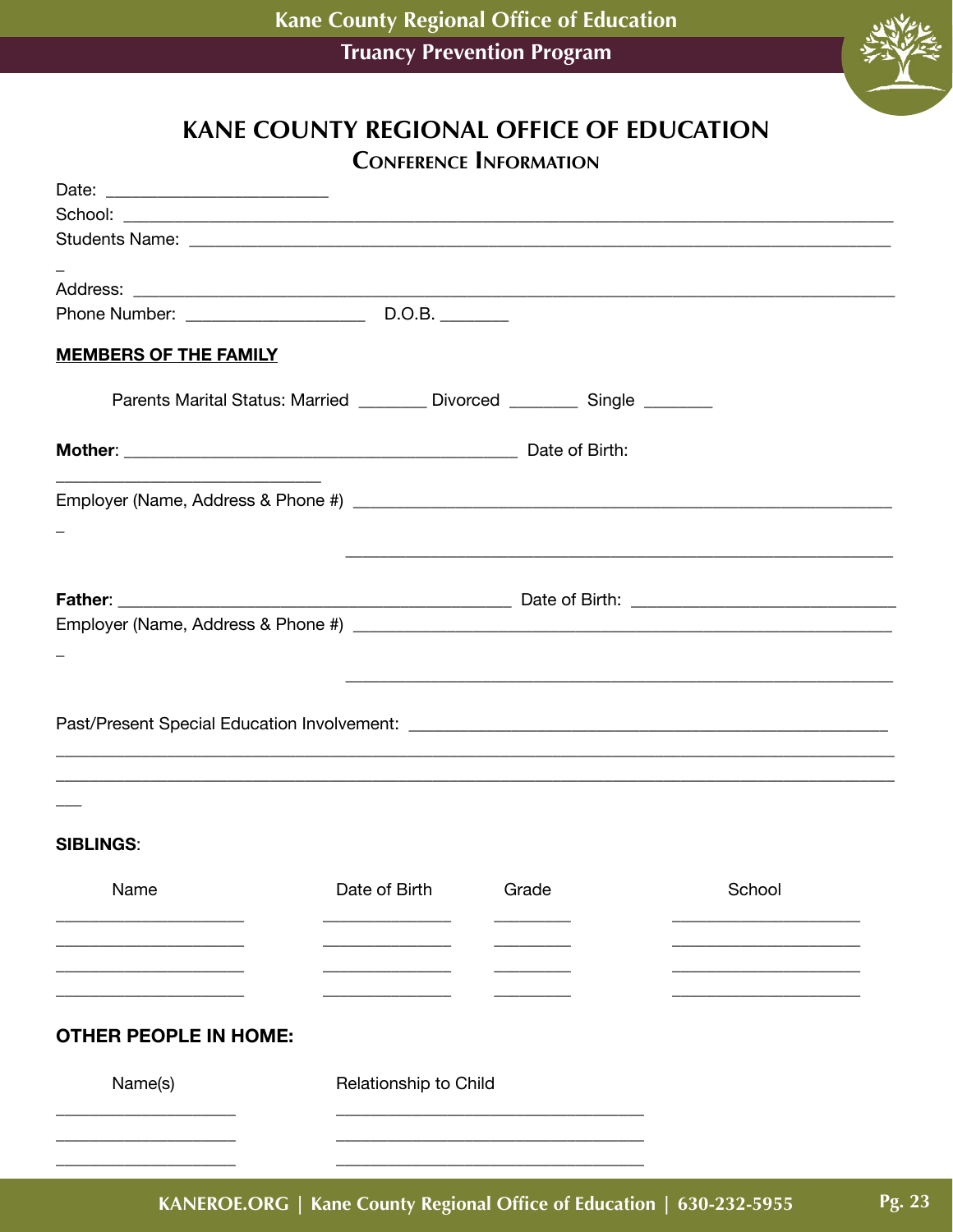

# **Kane County Truancy Alternative Program Individualized Service Plan**

| D.O.B Gender: M F Grade: School: Communication                                                                                                                                                                                                                                                                                             |
|--------------------------------------------------------------------------------------------------------------------------------------------------------------------------------------------------------------------------------------------------------------------------------------------------------------------------------------------|
| Type of Program: ___ Special Ed ___ Regular ___ Bilingual ___ Other Date of Entry: ________________                                                                                                                                                                                                                                        |
|                                                                                                                                                                                                                                                                                                                                            |
| Total Days Attended: __________ Unex: ________ Ex: _______ Sus: _______<br>Total Days Enrolled: _______                                                                                                                                                                                                                                    |
| Total Days Attended: __________ Unex: _________ Ex: ________ Sus: _______<br>Total Days Enrolled: _______                                                                                                                                                                                                                                  |
| Attendance Objective: Increase attendance by ____________%                                                                                                                                                                                                                                                                                 |
|                                                                                                                                                                                                                                                                                                                                            |
| Date Letters sent: EAL _____________ IAL ________________ TWL _____________                                                                                                                                                                                                                                                                |
| Services Needed                                                                                                                                                                                                                                                                                                                            |
| <u> 1989 - Johann Stein, mars an deutscher Stein und der Stein und der Stein und der Stein und der Stein und der</u><br><u> 1989 - Johann Barbara, martin amerikan basar dan berasal dalam berasal dalam basar dalam basar dalam basar da</u><br>the control of the control of the control of the control of the control of the control of |
|                                                                                                                                                                                                                                                                                                                                            |
|                                                                                                                                                                                                                                                                                                                                            |
| What is the nature of the Student's Attendance Problem? (Please check all that apply)                                                                                                                                                                                                                                                      |
| <b>Health Issue</b><br>__ Surrounding neighborhood not safe<br>$P$ regnancy<br>_Medical problem<br>_ Substance abuse<br>_ Handicap/Disability                                                                                                                                                                                              |
| <b>Student Characteristics</b><br>__ Tending to younger siblings<br>Low Achievement<br>__ Parent/Guardian not well<br>Low Attendance<br>___ Physical, sexual, or substance abuse in the home __ High Failure Rate<br>_ Parenthood<br>_ Credit Deficiencies<br>Discipline Referral<br>_Drug/Alcohol Problem                                 |
|                                                                                                                                                                                                                                                                                                                                            |

\_\_ Personal relationship

\_\_ Bullying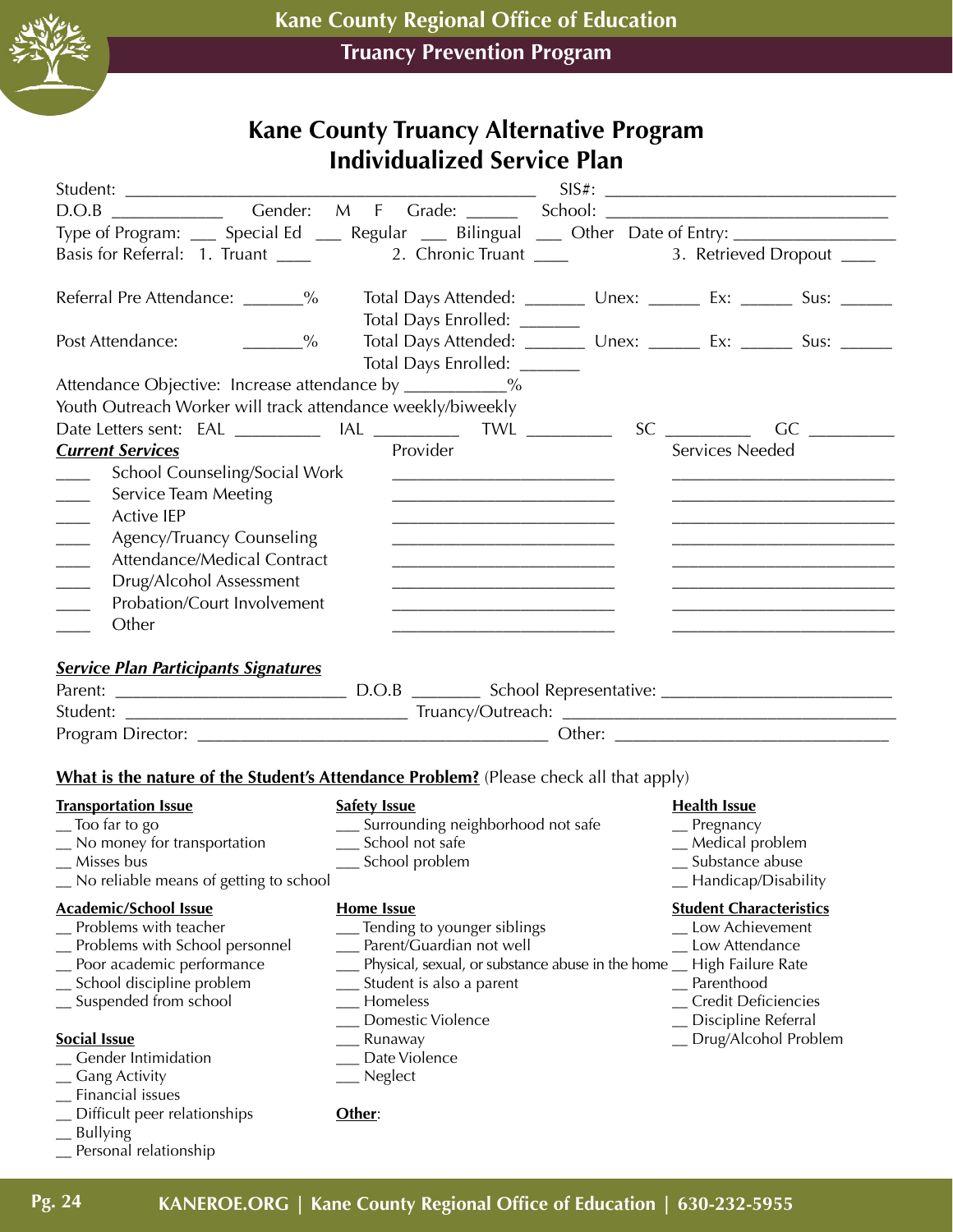

#### **Kane Condado Programa Alternativo de Truancy Plan Individualizado del Servicio**

| Fecha de nacimiento _____________ Género: M F Grado: ________ Escuela: _____________________________                                                                                                                                                                                                                                       |                                                                                                                                                                                                                                                                          |                               |                                                                                                                                                                                                                    |
|--------------------------------------------------------------------------------------------------------------------------------------------------------------------------------------------------------------------------------------------------------------------------------------------------------------------------------------------|--------------------------------------------------------------------------------------------------------------------------------------------------------------------------------------------------------------------------------------------------------------------------|-------------------------------|--------------------------------------------------------------------------------------------------------------------------------------------------------------------------------------------------------------------|
| Tipo de programa: ___Educación especial ___ Regular ___Bilingüe ___Otro Fecha de la entrada: _________________                                                                                                                                                                                                                             |                                                                                                                                                                                                                                                                          |                               |                                                                                                                                                                                                                    |
| Base para el referido: 1. Ausencias _____ 2. Ausencias crónicas ____ 3. Baja recuperada ____                                                                                                                                                                                                                                               |                                                                                                                                                                                                                                                                          |                               |                                                                                                                                                                                                                    |
| Referido Pre-Asistencia: _______% Total Días Atendidos: ________ Unex: _______ Ex: ______ Sus: ______                                                                                                                                                                                                                                      | Total de Días Registrados: ______                                                                                                                                                                                                                                        |                               |                                                                                                                                                                                                                    |
| Referido Después de Asistencia: 60% % Total Días Atendidos: Marx: Marx: Ex: Ex: Sus: Sus: Ex: Alta Sus: 2007                                                                                                                                                                                                                               | Total de Días Registrados: _______                                                                                                                                                                                                                                       |                               |                                                                                                                                                                                                                    |
| Objetivo de asistencia: Aumentar la asistencia en ____________%                                                                                                                                                                                                                                                                            |                                                                                                                                                                                                                                                                          |                               |                                                                                                                                                                                                                    |
| Oficial Escolar supervisará la asistencia semanal ó cada dos semanas                                                                                                                                                                                                                                                                       |                                                                                                                                                                                                                                                                          |                               |                                                                                                                                                                                                                    |
| Se enviarán cartas fechadas a: EAL _________ IAL ________ TWL _______                                                                                                                                                                                                                                                                      |                                                                                                                                                                                                                                                                          |                               | $SC$ GC GC                                                                                                                                                                                                         |
| Servicios actuales                                                                                                                                                                                                                                                                                                                         | Proveedor                                                                                                                                                                                                                                                                |                               | Servicios necesitados                                                                                                                                                                                              |
| Consejería escolar/trabajo social<br>Mantenga la reunión del equipo<br>$\overline{\phantom{a}}$<br><b>IEP Plan activo</b>                                                                                                                                                                                                                  |                                                                                                                                                                                                                                                                          |                               | <u> 1989 - Johann Barbara, martin da kasar Amerikaan kasar dan berasal dan berasal dalam berasal dalam berasal da</u>                                                                                              |
| $\overline{\phantom{a}}$                                                                                                                                                                                                                                                                                                                   |                                                                                                                                                                                                                                                                          |                               | <u> 1989 - Johann Barbara, markazi ya mshindi ya Ufara ya Ufara ya Ufara ya Ufara ya Ufara ya Ufara ya Ufara ya U</u>                                                                                              |
| Contrato médico de asistencia<br>$\frac{1}{2}$                                                                                                                                                                                                                                                                                             |                                                                                                                                                                                                                                                                          |                               |                                                                                                                                                                                                                    |
| Pruebas de droga y de alcohol                                                                                                                                                                                                                                                                                                              |                                                                                                                                                                                                                                                                          |                               |                                                                                                                                                                                                                    |
| Probatoria através de la corte                                                                                                                                                                                                                                                                                                             | the control of the control of the control of the control of the control of the control of                                                                                                                                                                                |                               |                                                                                                                                                                                                                    |
| Otros                                                                                                                                                                                                                                                                                                                                      |                                                                                                                                                                                                                                                                          |                               |                                                                                                                                                                                                                    |
|                                                                                                                                                                                                                                                                                                                                            |                                                                                                                                                                                                                                                                          |                               |                                                                                                                                                                                                                    |
| <b>Firmas de los participantes del plan</b>                                                                                                                                                                                                                                                                                                |                                                                                                                                                                                                                                                                          |                               |                                                                                                                                                                                                                    |
|                                                                                                                                                                                                                                                                                                                                            |                                                                                                                                                                                                                                                                          |                               |                                                                                                                                                                                                                    |
|                                                                                                                                                                                                                                                                                                                                            |                                                                                                                                                                                                                                                                          |                               |                                                                                                                                                                                                                    |
|                                                                                                                                                                                                                                                                                                                                            |                                                                                                                                                                                                                                                                          |                               |                                                                                                                                                                                                                    |
|                                                                                                                                                                                                                                                                                                                                            |                                                                                                                                                                                                                                                                          |                               |                                                                                                                                                                                                                    |
| <b>Cual es la causa del probleme?</b> (como fue reportuda por el estudiante o guardian)                                                                                                                                                                                                                                                    |                                                                                                                                                                                                                                                                          |                               |                                                                                                                                                                                                                    |
| Problema del transporte<br>_ Ir muylejos<br>No tener dinero para la transportación __ Escuela no segura<br><b>Example 21 Pandillas</b><br>Perdio el autobús<br>_ Ningún medio confiable para ir a la escuela                                                                                                                               | Problemas de seguridad<br>___ Vecindad circundante la escuela no segura __ Embarazo                                                                                                                                                                                      | Problemas de salud            | _ Carecer asistencia médica/vacunas<br>Problema médico<br>Abuso de sustancias<br>Descapacidad mental o física                                                                                                      |
| Problemas académicos/de la escuela<br>Problemas con el profesor<br>Problemas con personal de la escuela<br>Funcionamiento académico bajo<br>Problema de la disciplina de la escuela<br>_ Suspendido de la escuela<br><b>Problemas sociales</b><br>Acoso sexual<br>Actividad de pandillas<br>Problemas financieros<br>Presión de companeros | Problemas en casa<br>Atender a hermanos más jóvenes<br>Enfermedad de padres ó encargados<br>Abuso físico, sexual, o de sustancias<br>El estudiante es también un padre<br>Sin hogar<br>Violencia doméstica<br>Fugitivo<br>Violencia en una cita<br>Negligencia<br>Otros: | Asistencia baja<br>Paternidad | Características del estudiante<br>Bajo aprovechamiento<br>Alto porcentaje de reprobacion<br>Deficiencias de créditos escolares<br>_ Remisión de la disciplina<br>Problema de droga/alcohol<br>_ Problemas de salud |
| <b>Burlas</b>                                                                                                                                                                                                                                                                                                                              |                                                                                                                                                                                                                                                                          |                               |                                                                                                                                                                                                                    |

Relaciones personales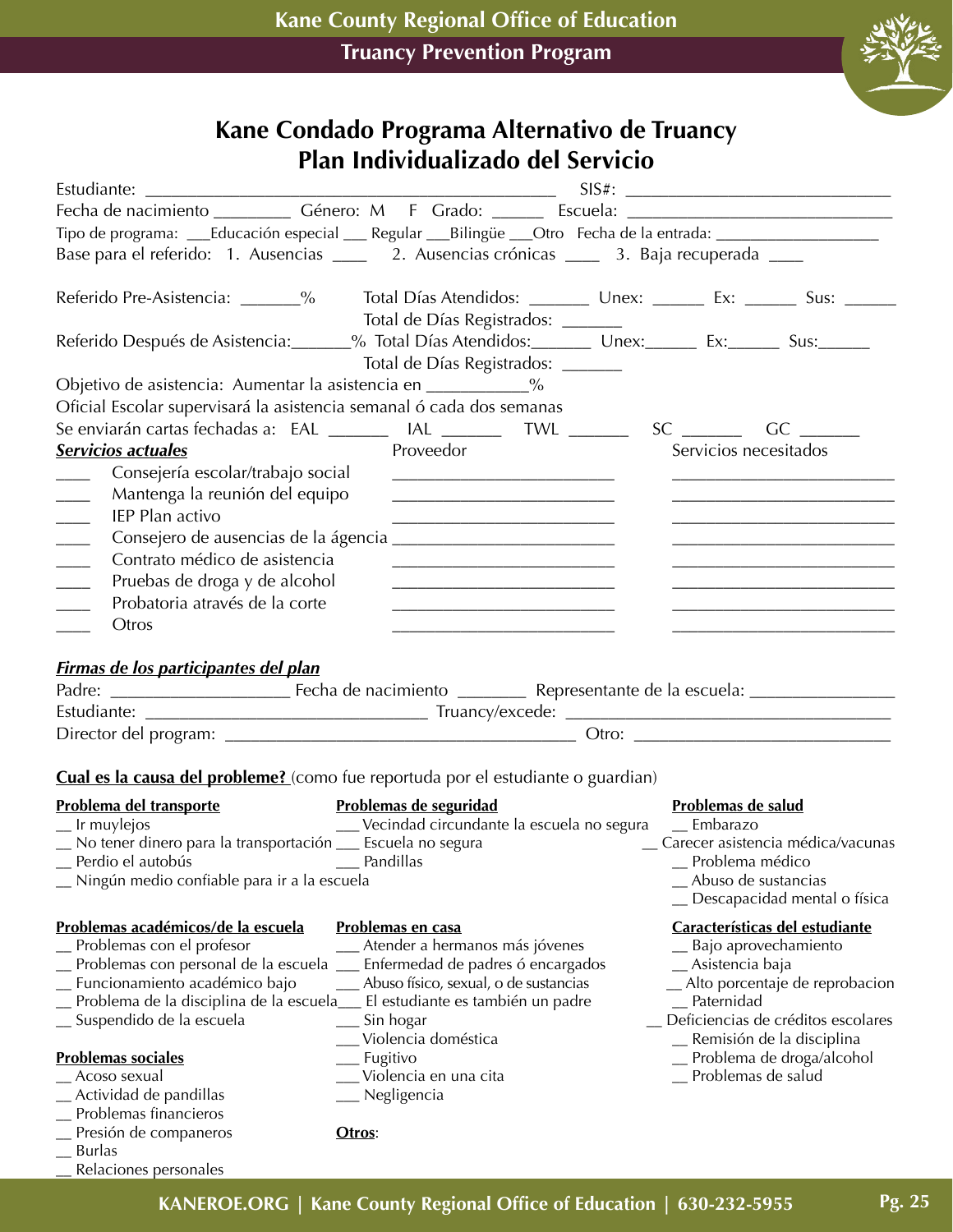

# **KANE COUNTY TRUANCY PREVENTION PROGRAM ATTENDANCE CONTRACT**

#### **CONTRACT BETWEEN**

**KANE COUNTY TRUANCY PREVENTION PROGRAM**

and

\_\_\_\_\_\_\_\_\_\_\_\_\_\_\_\_\_\_\_\_\_\_\_\_\_\_\_\_\_\_\_\_\_\_\_\_\_\_\_\_\_\_\_\_\_\_\_\_\_\_\_\_\_\_\_\_ School

\_\_\_\_\_\_\_\_\_\_\_\_\_\_\_\_\_\_\_\_\_\_\_\_\_\_\_\_\_\_\_\_\_\_\_\_\_\_\_\_\_\_\_\_\_\_\_\_\_\_\_\_\_\_\_\_ Parent(s) / Guardian(s)

\_\_\_\_\_\_\_\_\_\_\_\_\_\_\_\_\_\_\_\_\_\_\_\_\_\_\_\_\_\_\_\_\_\_\_\_\_\_\_\_\_\_\_\_\_\_\_\_\_\_\_\_\_\_\_\_ Student(s)

Because we have been referred to the Kane County Truancy Prevention Program and there is concern about our child(ren)'s absences and/or tardies to school, we agree to the following conditions:

1. The child(ren) in this family will arrive to school on time.

2. The child(ren) will come to school even if they are marginally ill. School personnel will determine if my child is ill enough to be sent home.

3. If the child(ren) must remain home because of illness, I will telephone the school to report this absence. I will do this on the morning of the absence.

4. I understand that if my child remains home because of illness, the school authorities shall/ may request a doctor's note for each day of absence. This medical excuse must contain the following information:

a. the date on which the doctor saw the child;

b. the diagnosis of the child's illness;

c. the number of days for which the child should be out of school.

5. Parents are to keep in close communication with the local school.

6. The School will notify the Regional Superintendent's office in writing of any Out of School Suspensions, Exclusions, or Pending Expulsions.

I (We) further understand that if these conditions are not followed, this contract can and will be used in a court of law as evidence of the family's lack of concern with its legal responsibility.

\_\_\_\_\_\_\_\_\_\_\_\_\_\_\_\_\_\_\_\_\_\_\_\_\_\_\_\_\_\_\_\_\_\_\_\_ \_\_\_\_\_\_\_\_\_\_\_\_\_\_\_\_\_\_\_\_\_\_\_\_\_\_\_\_\_\_\_\_\_\_\_\_

Signed on this date\_\_\_\_\_\_\_\_\_\_\_\_\_\_\_\_\_\_\_\_\_\_\_\_ at\_\_\_\_\_\_\_\_\_\_\_\_\_\_\_\_\_\_\_\_\_\_\_\_\_\_\_\_\_\_\_\_\_\_\_\_\_\_\_\_\_\_\_\_\_\_\_

\_\_\_\_\_\_\_\_\_\_\_\_\_\_\_\_\_\_\_\_\_\_\_\_\_\_\_\_\_\_\_\_\_\_\_\_ \_\_\_\_\_\_\_\_\_\_\_\_\_\_\_\_\_\_\_\_\_\_\_\_\_\_\_\_\_\_\_\_\_\_\_\_ Student Student School Representative

Parent(s)/Guardian(s) Truancy Prevention Representative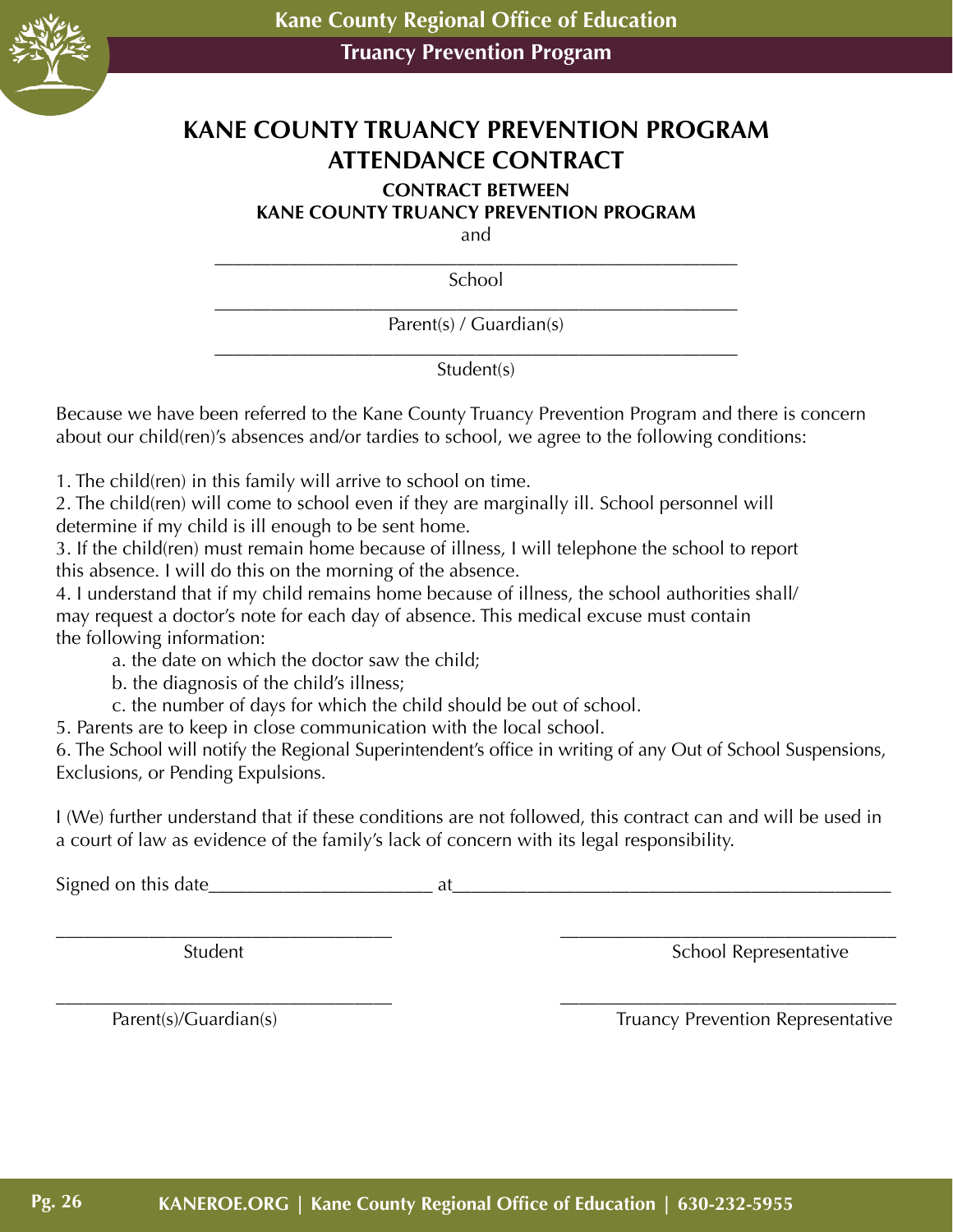

# **KANE COUNTY TRUANCY PREVENTION PROGRAM ATTENDANCE CONTRACT**

#### **CONTRATO ENTRE EL PROGRAMA DE PREVENCIÓN DE AUSENCIA DEL CONDADO DE KANE Y**

\_\_\_\_\_\_\_\_\_\_\_\_\_\_\_\_\_\_\_\_\_\_\_\_\_\_\_\_\_\_\_\_\_\_\_\_\_\_\_\_\_\_\_\_\_\_\_\_\_\_\_\_\_\_\_\_

Escuela

\_\_\_\_\_\_\_\_\_\_\_\_\_\_\_\_\_\_\_\_\_\_\_\_\_\_\_\_\_\_\_\_\_\_\_\_\_\_\_\_\_\_\_\_\_\_\_\_\_\_\_\_\_\_\_\_ Padre(s) ó encargados

\_\_\_\_\_\_\_\_\_\_\_\_\_\_\_\_\_\_\_\_\_\_\_\_\_\_\_\_\_\_\_\_\_\_\_\_\_\_\_\_\_\_\_\_\_\_\_\_\_\_\_\_\_\_\_\_ Estudiante(s)

Débido al hecho de que nuestro nombre hasido referido al Programa de Prevención de Ausencia del Condado de Kane y lo cuál ha causado una preocupación en relación con las ausencias y las tardanzas de nuestro hijo(a) a la escuela, estamos de acuerdo con las siguientes condiciónes:

1. Los estudiantes de esta familia llegarán a tiempo a la escuela.

2. Los estudiantes asistiran a la escuela aún cuando esten un poco enfermos. La administración de la escuela determinará si están lo suficiente enfermos para ser mandados a la casa.

3. Si los estudiantes necesitan permanecer en casa débido a una enfermedad seria, llamaré por teléfono a la escuela para reportar la ausencia. Haré esto la mañana de la ausencia.

4. Entiendo que si mi(s) hijo(s)/hija(s) permanece(n) en casa débido a una enfermedad, las autoridades de la escuela pueden requerir una nota médica por cada ausencia. Esta nota médica debe incluir lo siguiente:

a. la fecha que el doctor atendió los estudiantes;

b. los resultados;

c. la cantidad de ausencias necesitadas por el estudiante.

5. Padres deben mantenerse en comunicación con la escuela.

6. La escuela notificará a la oficina Regional de Educación por escrito cualquier fecha de suspensión fuera de la escuela, exclusión, ó la posibilidad de expulsión.

También entendemos que si estas consecuencias no son obedecidas, este contrato puede y sera usado en la corte como prueba de falta de responsabilidad legal.

Firmada en la fecha de entra en entra en entra en entra en entra en entra en entra en entra en entra en entra

\_\_\_\_\_\_\_\_\_\_\_\_\_\_\_\_\_\_\_\_\_\_\_\_\_\_\_\_\_\_\_\_\_\_\_\_ \_\_\_\_\_\_\_\_\_\_\_\_\_\_\_\_\_\_\_\_\_\_\_\_\_\_\_\_\_\_\_\_\_\_\_\_ Estudiante de la escuela este establecente de la escuela establecente de la escuela establecente de la escuela

\_\_\_\_\_\_\_\_\_\_\_\_\_\_\_\_\_\_\_\_\_\_\_\_\_\_\_\_\_\_\_\_\_\_\_\_ \_\_\_\_\_\_\_\_\_\_\_\_\_\_\_\_\_\_\_\_\_\_\_\_\_\_\_\_\_\_\_\_\_\_\_\_

Padre(s)/Guardian(es) and a Representante del Programa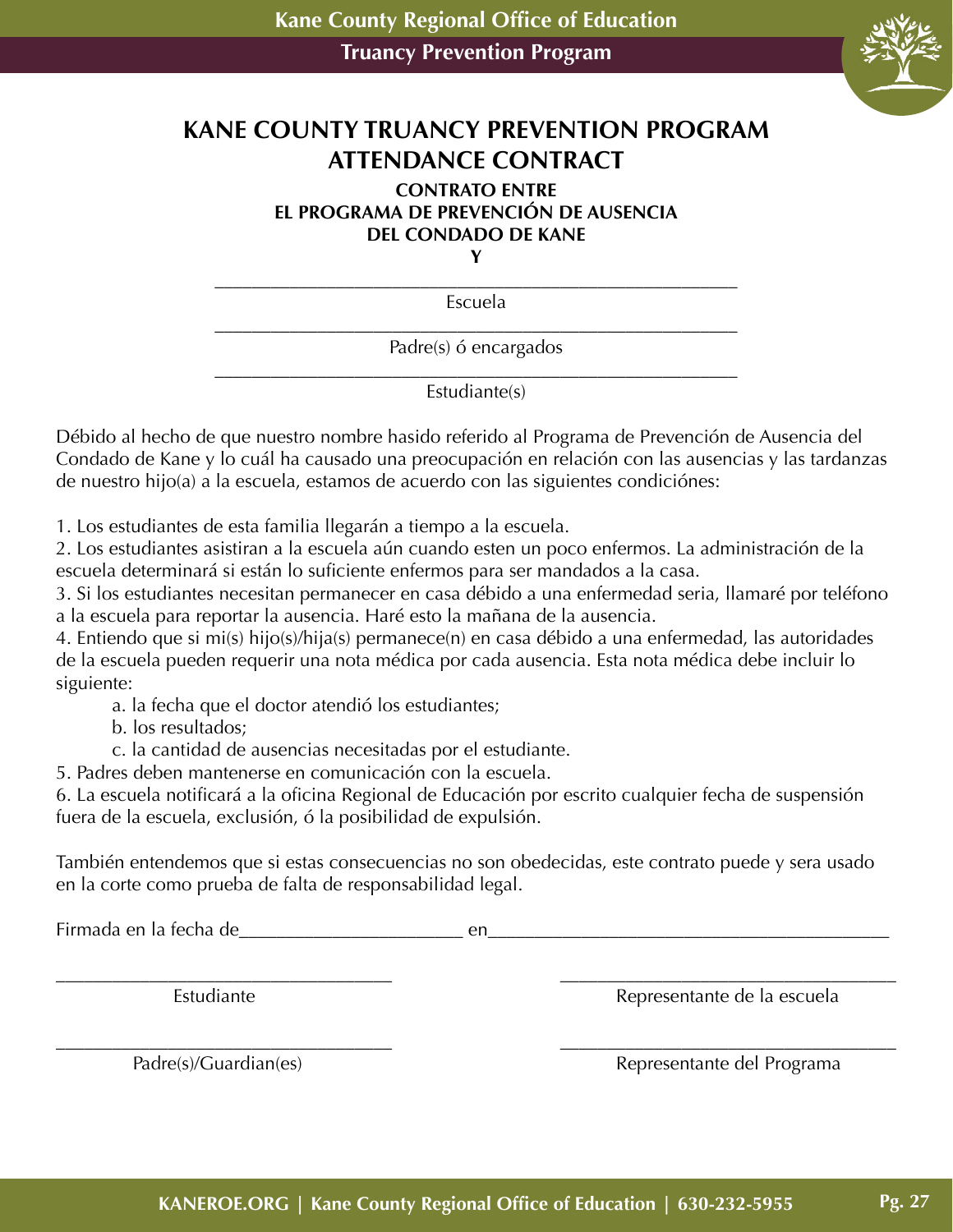

# **KANE COUNTY REGIONAL OFFICE OF EDUCATION**

Pat Dal Santo 28 North First Street Regional Superintendent Communication Ceneva, Illinois 60134 Deanna Oliver Phone: (630) 444-3401 Assistant Regional Superintendent

#### **REGIONAL CONFERENCE LETTER (RCL)**

Article 5/26-1 and 5/26-2 of the Illinois School Code specifically spells out that anyone having custody or control of any child shall cause such child to attend a public, private or parochial school.

Article 5/26 of the Illinois School Code explains the role of the Regional Superintendent in making sure that the law is properly carried out.

Therefore, it becomes my legal responsibility to call a conference as follows:

**Place:** Regional Office of Education 28 North First Street, Geneva, Illinois **Time**: **Attended by**:

The purpose of this conference is to avoid further action. A planned program must be developed that will assure a change in your child's behavior. Parents are required to bring identification to the meeting. If we cannot succeed in this planning, I will have no other alternative but to seek further action through the county courts.

Sincerely,

Deanna Oliver, Assistant Regional Superintendent Kane County Regional Office of Education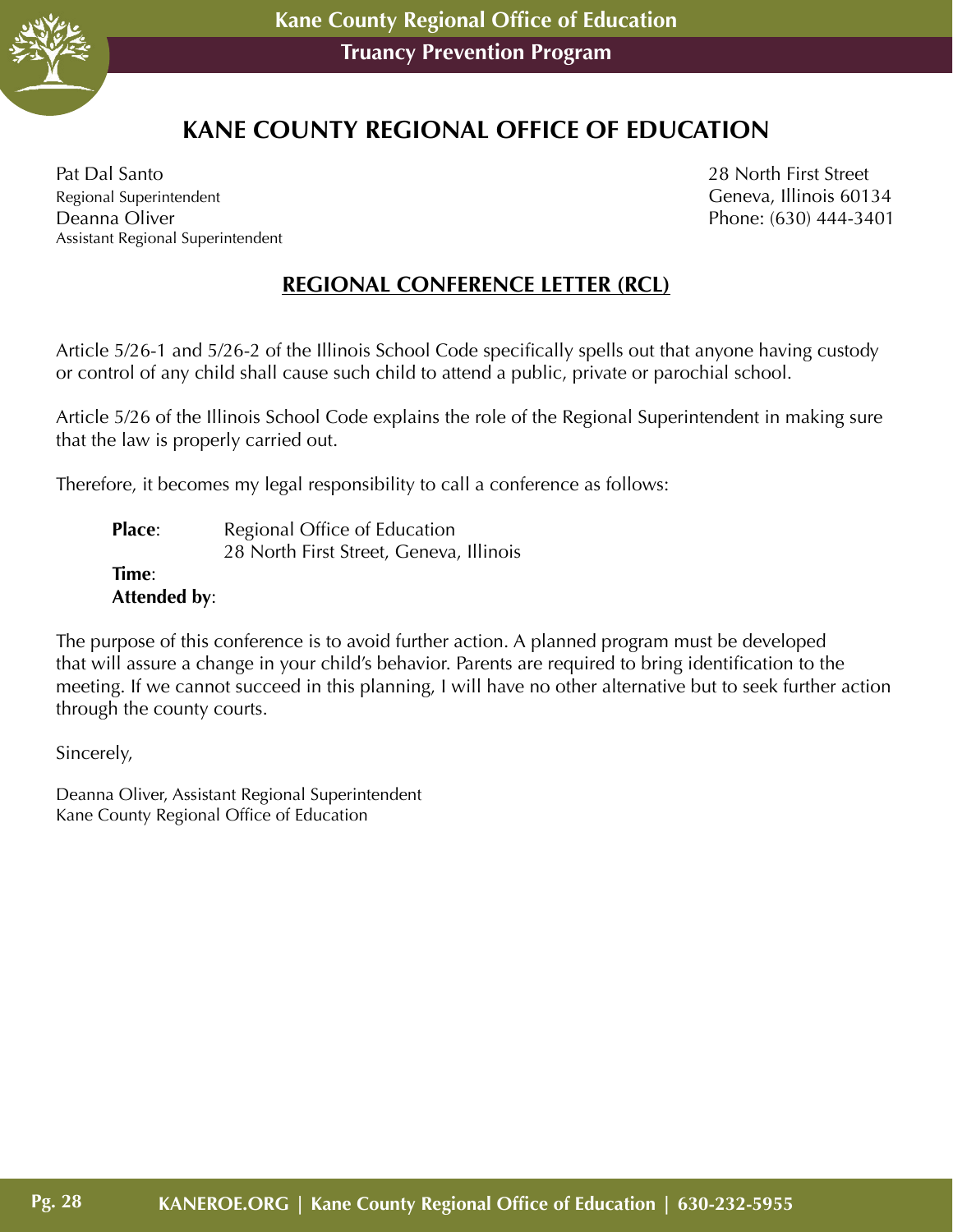

# **CONDADO DE KANE OFICINA REGIONAL DE LA EDUCACION**

Asistente Superintendente

Pat Dal Santo 28 North First Street Superintendente Geneva, Illinois 60134 Deanna Oliver Phone: (630) 444-3401

Con respecto a:

Estimado(s) Padre(s):

Artículo 5/26-1 y 5/26-2 del Código de las Escuelas de Illinois declara que la persona con custodia o control de qualquier niño hará que asista una escuela publica, privada, ó parroquial.

Artículo 5/26 del Código de las Escuelas de Illinois explica la responsabilidad del Superintendente Regional de asegurar que la ley se lleve a cabo adecuadamente.

Por consiguiente, es mi responsabilidad legal convocar esta junta:

| Localización: | Oficina Regional de la Educación        |
|---------------|-----------------------------------------|
|               | 28 North First Street, Geneva, Illinois |
|               |                                         |

#### **Hora**: **Presencia necesitada de:**

El propósito de esta junta es para evitar otras consecuencias legales. Se desarrollará un plan que asegure un cambio positivo en la conducta de su hijo/a. Los padre(s) ó encargados necesita(n) presentar identificación. Si no tenemos éxito con este plan, nó tendré otra alternativa más que solicitar otras acciones legales, a través de la corte.

Sinceramente,

Deanna Oliver, Asistente Superintendente Oficial Escolar del Condado de Kane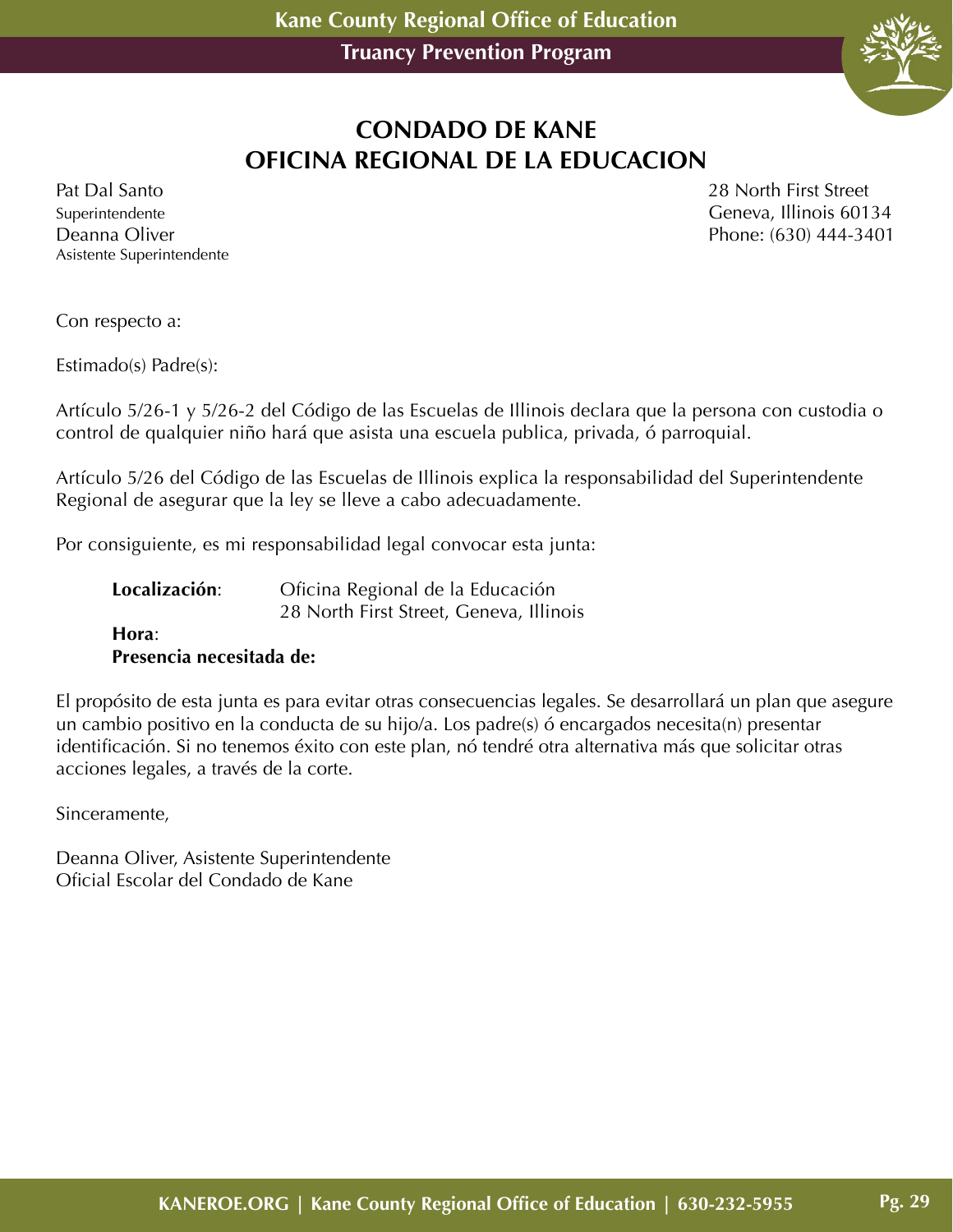

# Kane County Regional Office of Education Regional Conference Information

| Date:                        |                                                                |       |                                                             |
|------------------------------|----------------------------------------------------------------|-------|-------------------------------------------------------------|
|                              |                                                                |       |                                                             |
|                              |                                                                |       |                                                             |
|                              |                                                                |       |                                                             |
|                              |                                                                |       |                                                             |
| <b>MEMBERS OF THE FAMILY</b> |                                                                |       |                                                             |
|                              | Parents Marital Status: ____ Married ____ Divorced ____ Single |       |                                                             |
|                              |                                                                |       |                                                             |
|                              |                                                                |       | <u> 1989 - Johann Stoff, amerikansk politiker (d. 1989)</u> |
|                              |                                                                |       |                                                             |
|                              |                                                                |       |                                                             |
|                              |                                                                |       |                                                             |
| <b>SIBLINGS:</b>             |                                                                |       |                                                             |
| Name                         | Date of Birth                                                  | Grade | School                                                      |
|                              |                                                                |       |                                                             |
|                              |                                                                |       |                                                             |
| <b>OTHER PEOPLE IN HOME:</b> |                                                                |       |                                                             |
| Name(s)                      | Relationship to Child                                          |       |                                                             |
|                              |                                                                |       |                                                             |
|                              |                                                                |       |                                                             |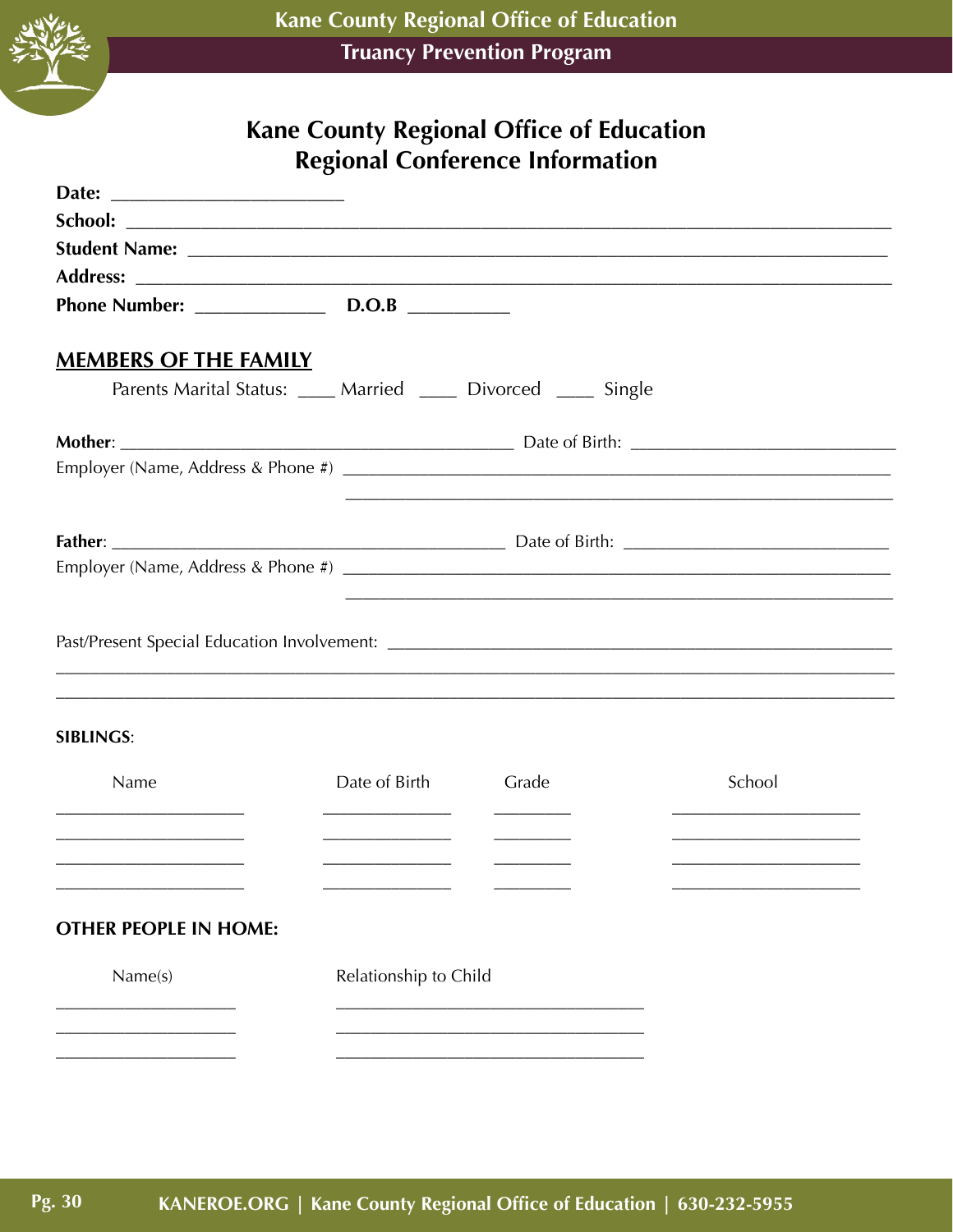

# **PREDICTORS OF FUTURE TRUANCY**

- 1. Attendance patterns frequent absences, suspicious excused, frequent tardies.
- 2. Poor classroom performance in general.
- 3. Peer relationship loner, fights, not chosen for games, shy.
- 4. Limited participation in extracurricular activities and physical education
- 5. Physical appearance dress, personal hygiene, size, health.
- 6. Eating disorders anorexia, bulimia, obesity.
- 7. Frequent change of schools; grief and loss issues for child.
- 8. Sibling performance in school was negative or sibling dropped out or truant.
- 9. Family environment reveals problems, e.g. Overprotective.
- 10.Two or more years behind in reading and/or mathematics.
- 11.Failure of one or more school years in elementary school.
- 12.Friends not school oriented or dropouts/truants.
- 13.Friends much older or substance abusers.
- 14.Feelings of not belonging/social isolation.
- 15.Behavior problems requiring disciplinary measures.
- 16.Recent divorce in the home or single parent home.
- 17.Recent death in the home or terminally ill parent.
- 18.Alcohol and/or drug abuse and/or child of alcoholic family system.
- 19.Emotional problems/psychosomatic illness; asthma, colitis, ulcers, eczema, enuresis, encopresis.
- 20.Absent from home without parental consent.
- 21.Lack of parental supervision before and/or after school.
- 22.Abused and/or neglected. (Spouse and/or child)
- 23.Disconnected or no phone during the last school year.
- 24.ED or LD placement.
- 25.Moved four (4) or more times in elementary school.
- 26. Twenty (20) or more absences in kindergarten or 1st grade.
- 27.Separation issues of parent/child.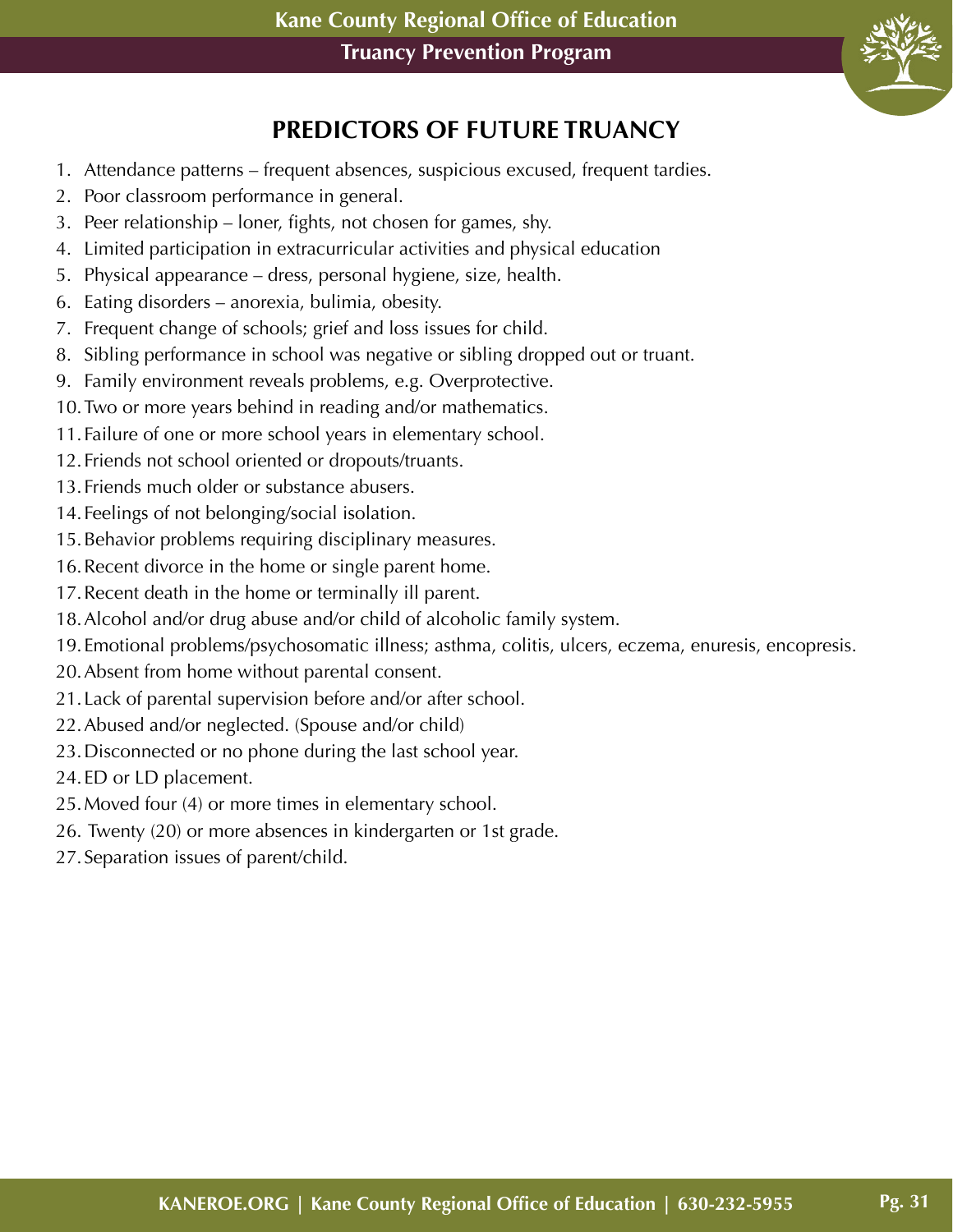

Each year over 1,000 students drop out of school in Kane County before completing their education. In an effort to address the educational needs of those students, our Dropout Intervention Program is designed to assist the dropout in exploring the variety of options that are available in Kane County.

#### *G.E.D.*

An individual is eligible to take the GED Test given they meet the guidelines listed below:

- 17 years of age or older
- is not a high school graduate or a GED graduate\*
- has maintained residence in the State of Illinois for thirty days.

Note: If an individual is of school age and has been enrolled in a public, private, or a home school setting in the last 12 months, they must present a withdrawal letter from the last school enrolled before taking GED Test.

#### *G.E.D. Preperation Classes & Testing Centers*

| <b>Elgin Community College</b>      | <b>Waubonsee Community College</b>       |
|-------------------------------------|------------------------------------------|
| <b>GED Preparation Classes</b>      | <b>GED Preparation Classes</b>           |
| Main Campus                         | Aurora Campus                            |
| 1700 Spartan Drive                  | 18 East Galena                           |
| Elgin, IL 60123                     | Aurora, IL 60506                         |
| $(847)$ 214-6904                    | $(630)$ 801-7900 - Ext. 4600             |
| <b>Testing Center</b>               | Kane County Regional Office of Education |
| Elgin Community College Main Campus | <b>Registration and Testing Center</b>   |
| 1700 Spartan Drive                  | 28 N. First Street                       |
| Elgin, IL 60123                     | Geneva, IL. 60134                        |
| $(847)$ 214-7150                    | $(630)$ 444-3401                         |
|                                     |                                          |

Registration for the GED takes place at [www.GED.com](http://www.GED.com) or by calling 1-877-392-6433. The cost is \$120.